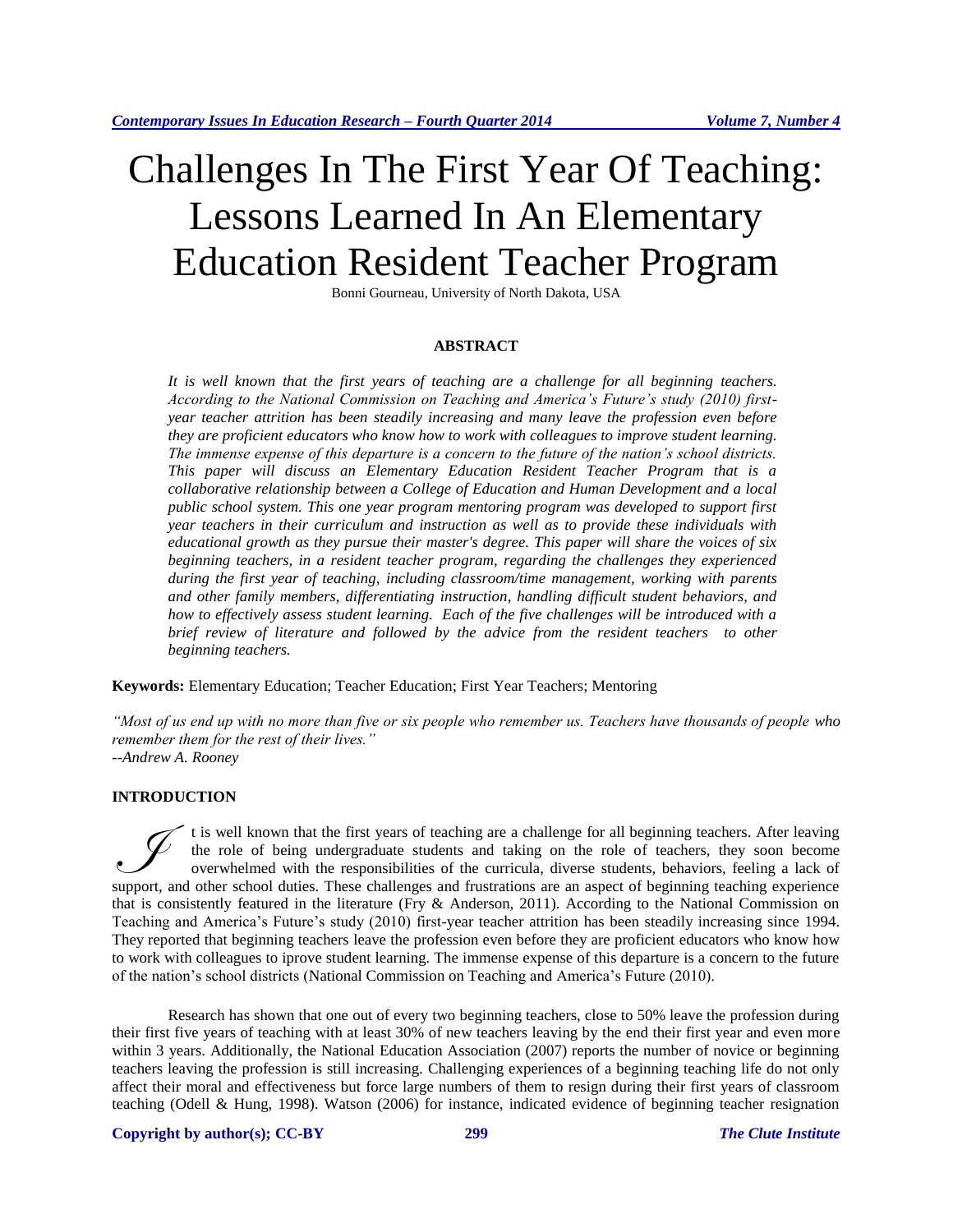after a month of entry into classroom, because of inability to deal with classroom management and discipline issues. Hung and Smith (2012) have also reported beginning teachers' decision to quit teaching out of frustration.

As for possible explanations, Ingersoll & Smith, (2003) wrote the pursuit of a better career and job dissatisfaction contributes to approximately two-thirds of all beginning-teacher attrition factors. Many additional studies have been completed on why so many beginning teachers leave teaching as a career. Some reasons include insufficient materials and supplies, discipline and classroom management, students' individual differences, parent relations, assessment, and organization of class work, (Brock & Grady, 1997; Veenman, 1984), lack of emotional support, communication, understanding procedures and policies, using effective teaching strategies, planning and time management (Brock & Grady, 1997) and motivating students (Veenman, 1984). Ganser (1999) revisited Veenman's research and the results indicate that unfortunately after all this time the problems were essentially the same 40 years later for beginning teachers. Consistently, it is reported that between 40-50% of "beginning teachers" leave this noble profession between the first five years of entry" (Ingersoll, 2003, p. 13) into the teaching profession, due to lack of needed support, feedback and guidance on how to help their students succeed (Alliance for Excellent Education, 2005). Goddard and Goddard (2006) summed the daunting experience of beginning teachers this way, "burnout is the lived experience of a large proportion of teachers at the commencement of their career and this burnout is emphatically associated with beginning teachers seriously contemplating leaving their jobs and their chosen profession" (p. 73). It is worrying to see young and energetic professionals forced to leave a profession of their choice.

Darling-Hammond (2003) also stated that teachers who lack adequate initial preparation are more likely to leave the profession than are those teachers with adequate preparation. Research relating induction programs to teacher turnover has found that a comprehensive induction program that includes planning and collaboration with other teachers has a positive effect on beginning-teacher retention (Darling-Hammond, 2003; Fulton et al., 2005; Smith & Ingersoll, 2004). Induction is the term used to describe the period when teachers have their first teaching experience and adjustment to all the roles and responsibilities associated with teaching. At a Midwestern University the term *Resident Teacher Program* is used in lieu of a teacher induction program. Wong, Britton, and Ganser (2005) researched high quality induction programs in and outside the United States and reported that all had three major similarities, which included being "highly structured, focused on professional learning, and emphasized collaboration" (p. 383). The Elementary Education Resident Teacher Program has these components and has been in practice for over 20 years. The Resident Teacher Program is a collaborative relationship between the College of Education and Human Development and a local public school system.

This unique program provides a highly selective group of beginning teachers, called residents, with collegial support and mentorship as they enter the teaching profession at the elementary education level. This program was developed to support first year teachers in their curriculum and instruction as well as to provide these individuals with educational growth as they pursue their master's degree. This valuable opportunity allows these individuals to interweave theory and practice in a productive and exhilarating learning experience with mentoring in the schools and at the university level. Every year, six new resident teachers assume full responsibility of elementary classrooms for one academic school year. Resident teachers earn stipends and a waiver of university tuition for a major portion of the coursework toward the master's degree. They enroll in graduate study during the summer prior to assuming individual teaching responsibilities and complete their degree work the following summer. The program is demanding and yet, has proven to be effective in retaining new teachers. The resident teachers have an expereinced mentor who works with three residents in one school placement and another mentor in a differnet school for the other three resident teachers. The mentor's main responsibility in the school building is to be there for collaboration, observation, and for modeling of teaching as needed by the resident teachers. The mentors help the residents with the typical struggles that they will face during the first year of teaching.

The resident teachers typically enroll in the same weekly graduate courses, which helps them to form a close collaborative relationship as they experiences the same challenges but within their own classrooms. They also attend a weekly seminar with the university advisor to address situations, problems, and concerns. In these sessions, they brainstorm together and discuss many relevant topics of interests concerning teaching, learning, students, courses, and other graduate responsibilites. This paper will share the voices of six beginning teachers, in a resident teacher program, regarding the challenges they experienced during the first year of teaching. The resident teachers

#### **Copyright by author(s)[; CC-BY](http://creativecommons.org/licenses/by/3.0/) 300** *[The Clute Institute](http://www.cluteinstitute.com/)*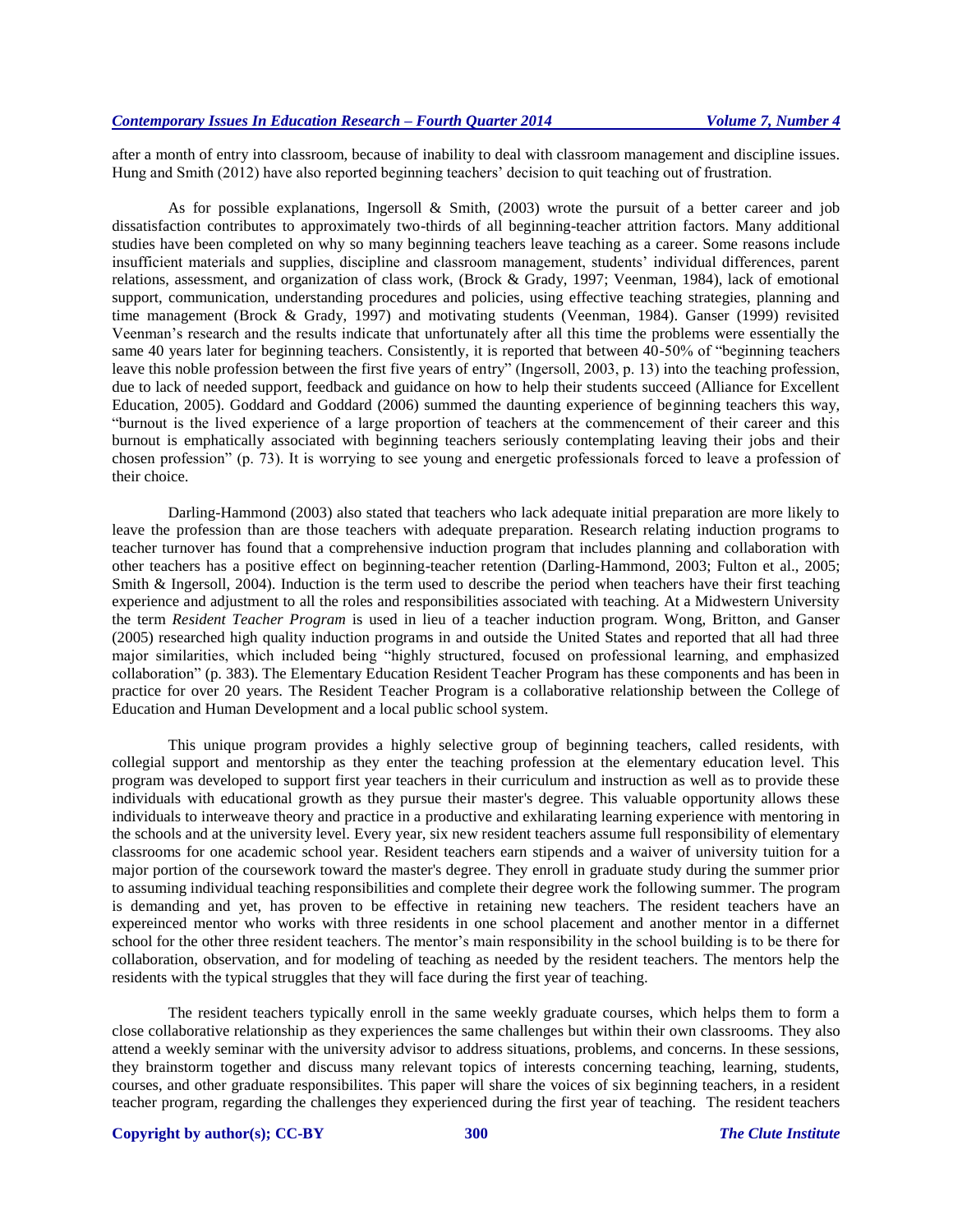(RTs) agreed to work together in an effort to identify the challenges associated with being a first-year elementary education teacher. Being qualitiative in design, it was unclear at the onset what the findings would reveal or if there would even be similarities or differences among the RTs and their classrooms.

However, by the middle of the school year after carefully reviewing journal entries and reflecting on videotapes, the results confirmed that each first year teacher was facing the same five main challenges within their first year of teaching. These included classroom/time management, working with parents and other family members, differentiating instruction, handling difficult student behaviors, and how to effectively assess student learning. These resident teachers chose a career in teaching for different reasons, but regardless, all of them also questioned their career choice a few times during this initial year of teaching. All six resident teachers stated numerous times that without the mentoring support of this program they would have contemplated leaving the profession like so many others. They needed the support and guidance of building mentors, university advisor, principals, and other faculty and staff members. By the end of this study it was very clear that each resident teachers had advice and important information to share with other new teachers. Each of the five challenges will begin with a brief literature review and following will be the advice from the resident teachers to other beginning teachers.

#### **CHALLENGE #1: CLASSROOM MANAGEMENT**

#### *"It is the teacher – what the teacher knows and can do – that makes the difference in the classroom." –Harry Wong*

As a first-year teacher, classroom management brings its share of many unanswered questions. How do you obtain and maintain respectful control within the classroom? How do you manage a class in order to provide the optimum learning environment? Classroom management can be defined as "all of the things that a teacher does to organize students, space, time and materials so that instruction in content and student learning can take place" (Jackson & Joyce, 2003, p.3). Many key components repeatedly surfaced in the research on classroom management. Open communication, classroom environment, high expectations, direct instruction, teacher planning, and modeling were fundamental aspects of establishing a positive classroom that fosters student learning. With management issues, Jackson and Joyce (2003) discuss the importance of three-way communication involving teacher, students, and parents.

This communication should include conversations about curriculum goals, student learning, student behavior, class activities, and ways for parents to be involved in their child's learning. Logan (2003) further encouraged teachers to make phones call to the students' parents mentioning positive as well as other issues that need to be addressed. Teachers should develop the habit of occasionally calling the parents at home just to share good news. Communication shapes expectations for both students and parents. Teachers should be clear and concise about classroom rules and behavior expectations (Jackson and Joyce, 2003). Teachers must teach students the standards upheld within their classrooms (Logan, 2003). It is important to develop procedures that will establish a smooth-running classroom (Greenberg, 2007). Some of these procedures should be teacher-directed and others should involve input from the students.

Classroom procedures need to be developed for attendance, tardiness, announcements, starting and ending the day routines, bathroom use, handing in papers, working independently, working in small groups, whole class discussions, and walking in the halls. Rules should be discussed and established during the first weeks of school. It is important to review the rules every day for the first weeks of school making expectations clear by reading each rule, explaining, modeling, and giving examples (Logan, 2003). Teachers need to politely, but firmly, insist that children adhere to these procedures and policies and consistently enforce the limits (Greenberg, 2007).

Furthermore, teachers should explain expectations for the students at the beginning of each activity. This technique is known as direct instruction. When the teacher outlines what students will be doing for a certain activity, uncertainty is decreased, and better classroom discipline prevails (Logan, 2003). Providing clear expectations using direct instruction and open communication only improves the climate within the classroom. By developing a positive environment, the students should feel safe and comfortable taking risks with their learning.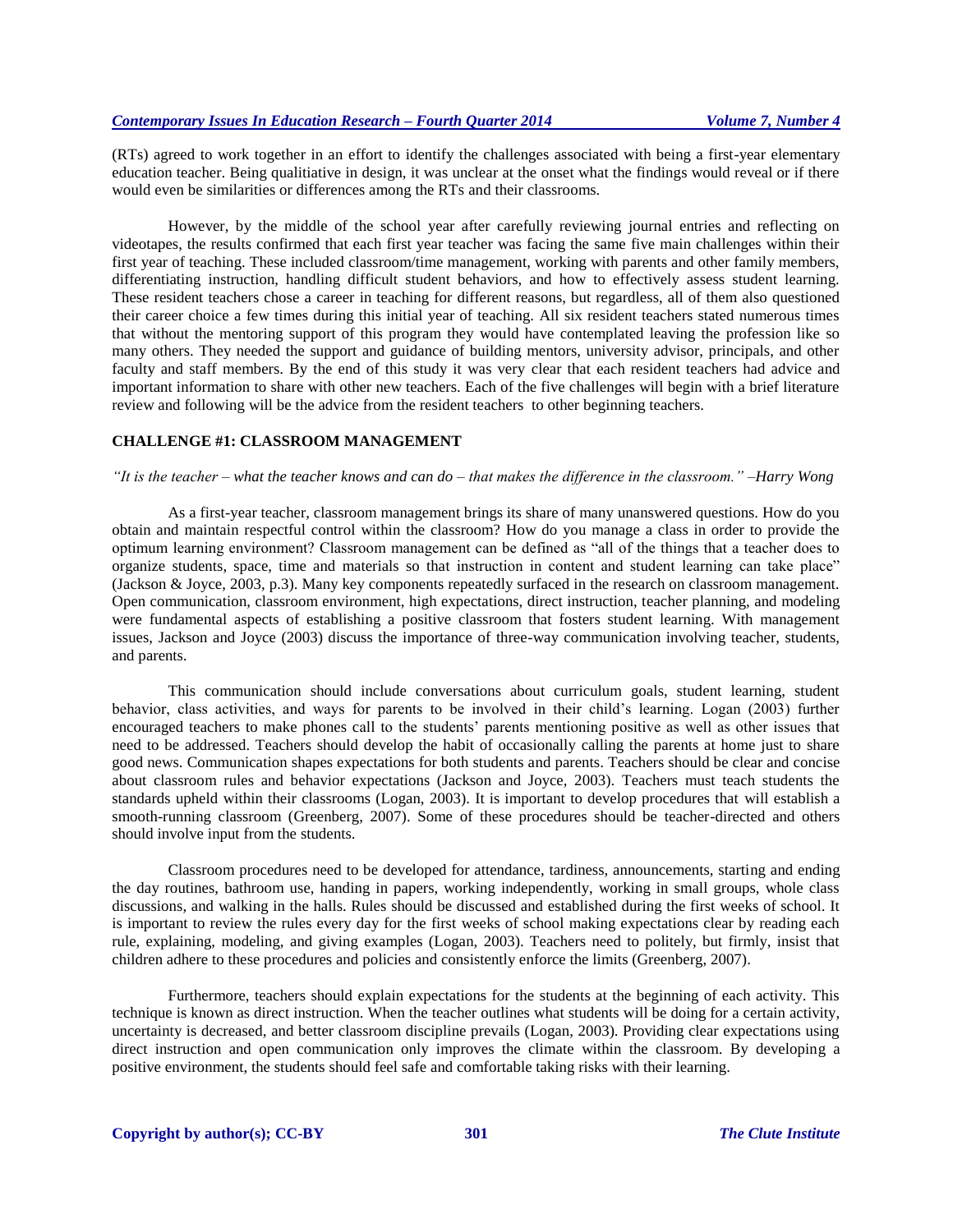The classroom environment is directly affected by established management strategies. Consistency and structure, student involvement, self-discipline, routine, developing relationships, and even music are all aspects that should not be overlooked. Jackson & Joyce (2003) say, "If it is true that one of the keys to classroom management is maintaining students' interests, then music can unlock the door to their minds"(p.6). Music makes the day more alive and interesting for students, which can result in increased learning and decreased discipline problems. Music can also be used to change the mood in the classroom, assist with transitional activities, as well as help to alleviate discipline problems.

As for consistency and structure, these are also fundamental to creating a positive, smooth-running classroom. "The most important thing a teacher can provide in the classroom during the first week of school is consistency" (Wong & Wong, 2004, p. 84). Students yearn for a well-managed consistent classroom because of the security it provides. Consistency happens when the teacher installs, models, and practices procedures and routines. Logan (2003) and Greenberg (2007) emphasize the importance of helping students develop predictable, consistent routines. Most students thrive and respond better in a classroom built upon well-developed routines, order, and structure. It is the teacher's job to help students become comfortable by consistently following through with words, actions, routines and procedures.

Glazer (2003) describes the importance of guiding children to understand the school environment and how effectively it functions through student involvement. Children can be included in classroom decisions such as establishing hand signals to get ready for lessons. Similarly, Logan (2003) discusses the importance of helping students to develop self-discipline within a consistent and well-structured classroom. "The definition of discipline must be coupled with efforts to teach students appropriate behavior so that they can learn to be self-disciplined" (Logan, 2003, p.3). Teachers also need to teach students self-discipline in order to prevent the same inappropriate behaviors from occurring repeatedly.

Developing relationships and teacher attitudes are crucial components of building an environment for learning. Logan (2003) encourages teachers to find out as much as possible about each student; this information may help solve discipline problems. Different students will respond in different ways, so teachers need to take time and a genuine interest in their students by getting to know them. Effective teachers are good listeners that respect and care about their students including issues related to cultural diversity. These relationships and attitudes directly influence the overall atmosphere in the classroom.

Weinstein, Tomlinson-Clarke, and Curran (2004) state that given the increasing diversity in today's classrooms, a teacher's lack of multicultural competence can exacerbate the difficulties that novice teachers have with classroom management (p. 25). These authors discuss five essential components to a culturally responsive classroom management system which include:

- the recognition of one's own ethnocentrism,
- knowledge of students' cultural backgrounds,
- understanding of the broader social, economic, and political context,
- the ability and willingness to use culturally appropriate management strategies, and
- the commitment to building caring classrooms (p. 25).

Knowing about the students' backgrounds and cultures takes time, effort, but more importantly, it shows caring and respect for your students. The teacher's attitude toward students affects how students respond and learn within the classroom (Jackson and Joyce, 2003). Students want to be respected just as teachers do. Respect for teachers and students will be earned over time by developing open and positive relationships. Jackson and Joyce (2003) suggest that incorporating a little humor into a teacher's teaching style will engage students and help to develop effective relationships.

Time management and transitions are additional ways that the teacher demonstrates classroom management, preparation, and organization. When a teacher is well organized and prepared, it benefits everyone involved in learning. Classroom management allows the teacher to make the best use of time and resources to further support student learning (Jackson and Joyce, 2003). Additionally, Glazer (2003) specifically suggests using

## **Copyright by author(s)[; CC-BY](http://creativecommons.org/licenses/by/3.0/) 302** *[The Clute Institute](http://www.cluteinstitute.com/)*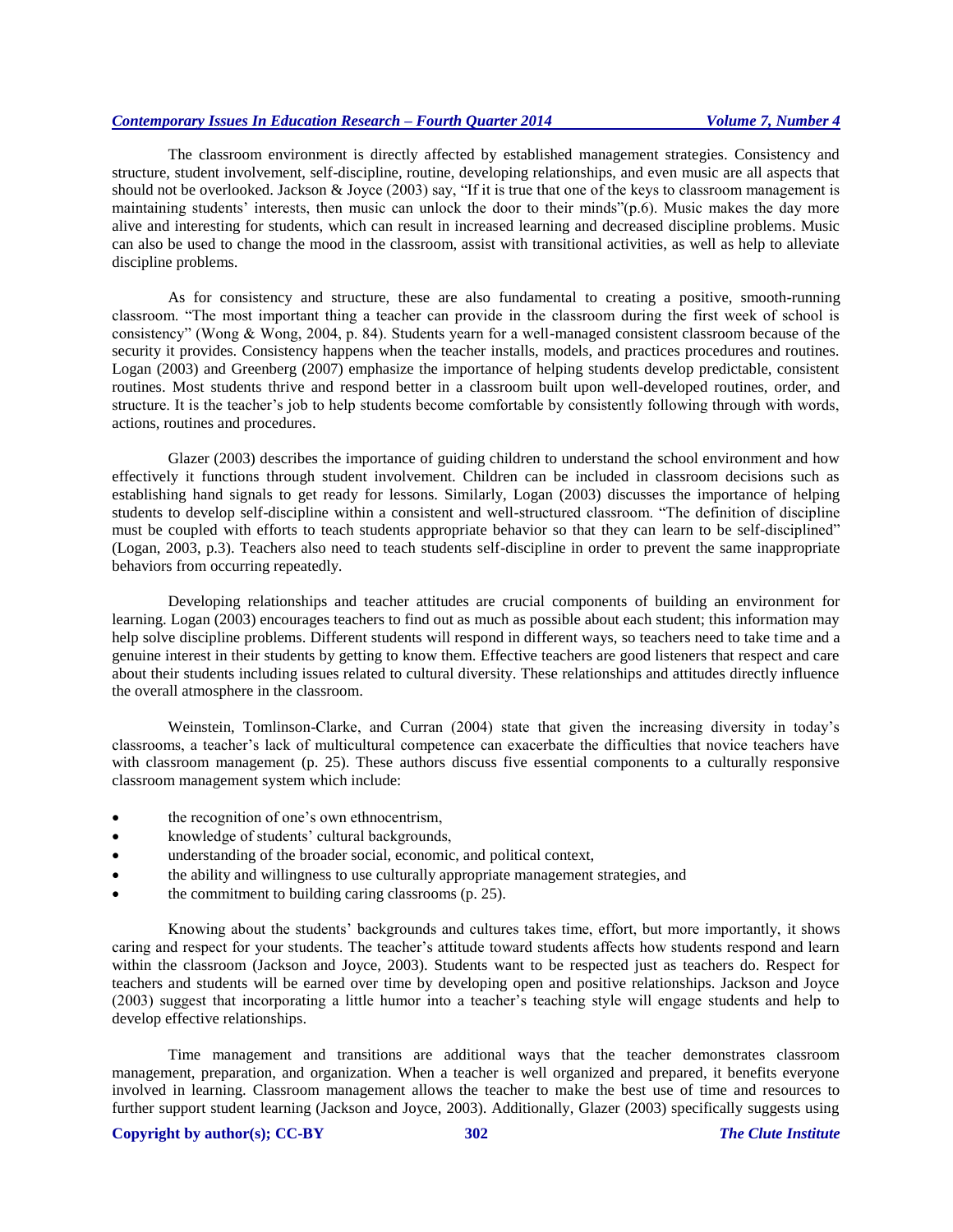an egg timer with a child who needs control over time. Teachers can give a child an egg timer saying, "Try your best to finish your work by the time the sand is at the bottom" (Glazer, 2003, p.87). This simple, quiet technique makes students feel as if they are in control of the situation and defuses power struggles.

Praise and positive reinforcement through teacher modeling are two of the most effective management practices. Jackson and Joyce (2003), Logan (2003), and Glazer (2003) emphasize using praise and positive reinforcement daily and consistently. The rules, routines, and expectations established early in the school year should all be stated in a positive manner. Teachers should also look for opportunities to reinforce positive behaviors by consistently accentuating positive rather than negative behaviors.

Barbetta, Norona, and Bicard (2005) assert that it is difficult for learning to happen in chaotic environments; therefore, teachers need to create and maintain positive, productive classroom atmospheres conducive to learning (p.11). They also list a number of mistakes that are committed frequently at all grade levels and base their suggestions on the following assumptions and beliefs:

- Teachers have considerable influence over student behavior.
- Student misbehaviors are learned and occur for a reason.
- Prevention is the most effective form of behavior management.
- A proactive approach allows the focus to be on teaching appropriate behaviors rather than eliminating negative behaviors.
- Management systems should be flexible enough to meet changing needs.
- Students, parents, and professionals can be effective partners in behavior management (p.11).

Babetta et al., (2005) discussed a dozen common mistakes that teachers make with classroom management and then explained and what to do instead. Their advice for teachers when misbehavior occurs is to ask, "What did the student gain from this misbehavior? Though students' misbehaviors appear to occur for no reason, they do serve a purpose, possibly hyperactivity, to get something, gain a privilege, or to avoid something (p.12). Another suggestion from these authors is to not ask the students, "Why did you do that?" (p.12). There is a good chance that as the teacher you will not like the response, and the student may not know the reason why s/he misbehaved. Teachers should instead gather more information and study what is happening in the classroom before and after it occurs.

Marshall (2005) describes three principles for superior teachers to practice to enhance classroom management and to promote responsible behavior. Following is a brief description of each principle (p. 51).

- Positivity**-** The first principle to practice is to be positive. Give compliments, and say things in a positive way. Instead of saying, "Stop talking," Say, "This is quiet time."
- Choice**-** The second principle is to offer choices in any situation or activity because choice empowers. People do not argue with their own choices; instead, this creates ownership. The article gave three options: "Would you rather complete this in your seat, in the back of the room, or in the office? (p. 52).
- Reflection**-** The third principle is the understanding of the differences between controlling someone else and attempting to change someone else. No one can control how another person thinks or what the other person wants to do because control is temporary. Instead of controlling and telling someone what to do, ask reflective questions. This is a skill that anyone can learn. Ask questions such as, "What would an extraordinary person do in this situation?" and "If I were a student, would I want me as a teacher?" (p.52)

Classroom management is an area in education that requires thought, confidence, and experience, as it always ranks high among first year teachers' concerns and challenges. An effective classroom is a ". . . combination of teacher modeling, clear and concise directions, consistency in responding to student behavior and teaching that motivates learning" (Jackson & Joyce, 2003). It is reassuring for beginning teachers to know that with open communication, teacher planning, and modeling it should be possible to establish a positive, student-centered, and smoothly functioning classroom.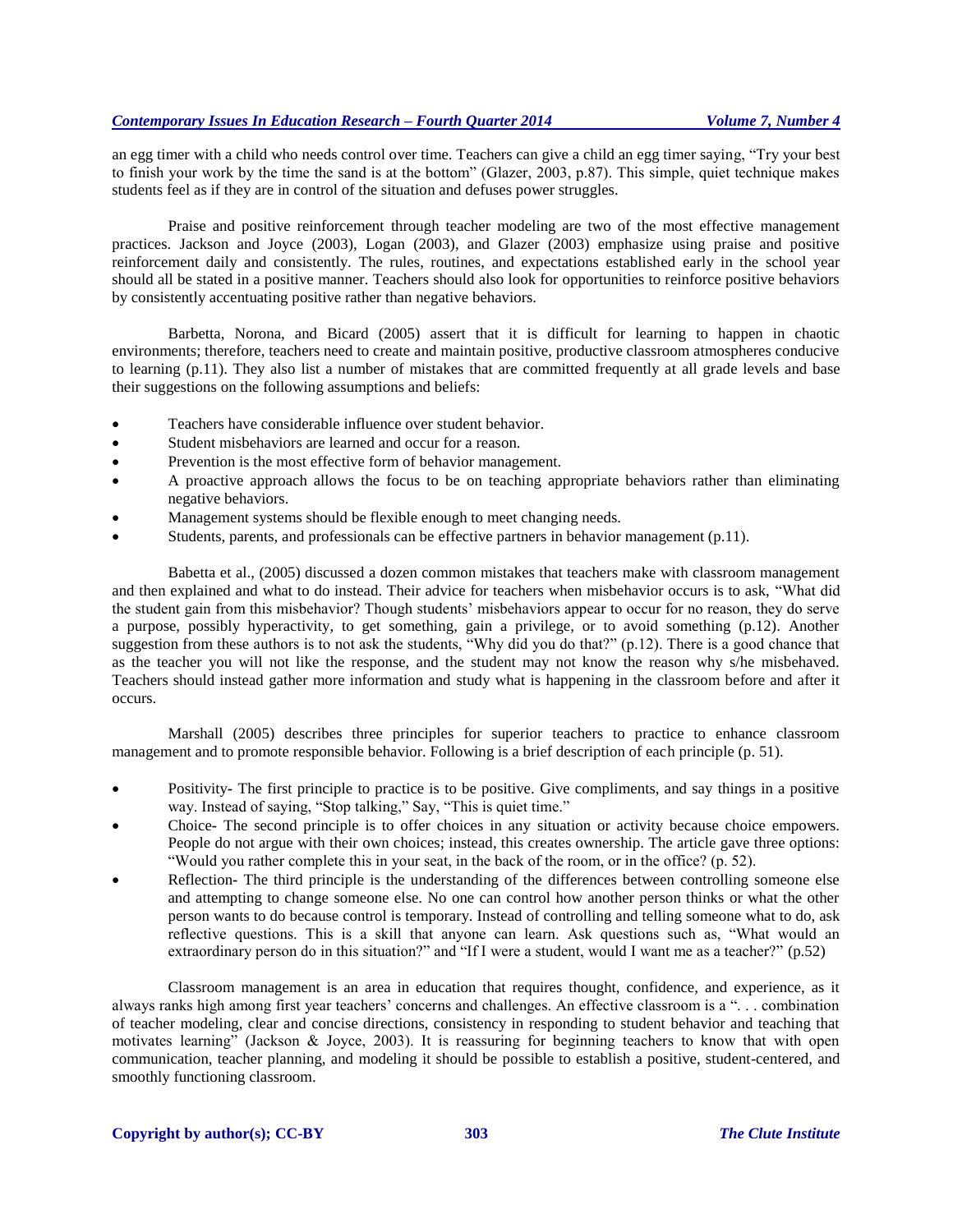# **Resident Teachers Words of Advice on Classroom and Time Management**

Classroom and time management are two areas that are difficult for first-year teachers. The RTs learned that building positive relationships with the students was one of the main ways to develop a positive classroom community. These relationships had a better chance of being established when the students knew they were respected, cared for, and knew their teachers had their best interest at heart. With this feeling the children were much more willing to do what was asked of them because they did not want to disappoint their teacher. But this also worked for the students because the teacher also did not want to disappoint them. When first developing these relationships, the RTs found they needed to become familiar with the students' personalities, what they like and dislike, their strengths and areas for improvement, along with what motivates them. Knowing how to pace lessons kept the students more on-task and focused on their learning and as teachers they learned how to modify their teaching in ways that promoted students' best behaviors in the classroom.

Once effective classroom management techniques were established than the other aspects of teaching had a better chance of falling into place. In the first few days of schools, teachers needed to make expectations clear and then practice these expectations numerous times. Practicing is the most significant part of developing routines for younger students. When they can see what you want to happen in the classroom and what it looks like, they are more willing to meet the desired expectations. Also, giving the students chances to practice those expectations in nonthreatening ways alleviated the stresses of "messing up. "An example of this would be a morning routine where the students enter the classroom, empty back-packs, put coats away, turn-in homework, and go to their desks to begin morning work. This expectation is structured through routines and practice. When setting routines it is important to remember to set clear, understandable expectations, model, have the students practice, and positively recognize their appropriate behaviors. For students who still experience difficulty, consider making a visual by taking pictures of the children doing each step and then putting this together on a picture board.

Ideally, teachers need to be thoughtfully prepared, and organized for any situation that arises, and this is how teaching is the majority of the time. In the first couple of days of school, be prepared to have large group discussions about how "our" classroom should be and how it should run smoothly. From these ideas, develop "Our Class Promise" which may include things such as sharing what we have, listening carefully, helping each other learn, working hard, having fun together, and standing up for ourselves and others. Put this group work on a chart, have students sign it, and then hang it on a classroom wall throughout the entire year. Remember to have new students sign it and have their classmates explain the chart. This Class Promise can help shape and mold a consistent, structured, safe, and positive learning environment where all students began to feel comfortable taking risks and building relationships.

With classroom management, it is important to be well-prepared but there are many times in teaching when teachers need to be able to think "on their feet" in order to continue fostering learning opportunities and building relationships. There will never be a school day that will go according to plan. At any time of the day, teachers will have to make quick decisions on how to best address a situation. When the majority of the children are not listening or quieting down, a teacher could consider a class meeting to discuss the problem and find possible solutions. If a situation occurred with an individual student or a small group of students, the teacher should talk to the student or students explaining the need to schedule a private meeting when there is a free moment. As soon as the rest of the class is engaged in a task, pull the student(s) aside and talk through the problem. Whether working through the simplest of situations or even the most bizarre incidents in the classroom, the students need to see their teacher as someone who is fair, consistent, caring, and trustworthy.

In classrooms with younger students incorporate music into the daily routines including silly songs, celebration songs, songs that give directions, songs for transitioning from one activity to the next, etc. Some teachers use a song for every transition in the school day including standing for the Pledge of Allegiance, walking to the whole-group carpet, lining up for recess, cleaning up, switching during center time, preparing to walk in the hallway, and saying goodbye at the end of the day. Some teachers use silent signals at times whenever giving a direction by asking students to show that they were ready with "thumbs up" or "the peace sign." Students often race to be the first one to show the direction and enjoyed giving the different silent signals.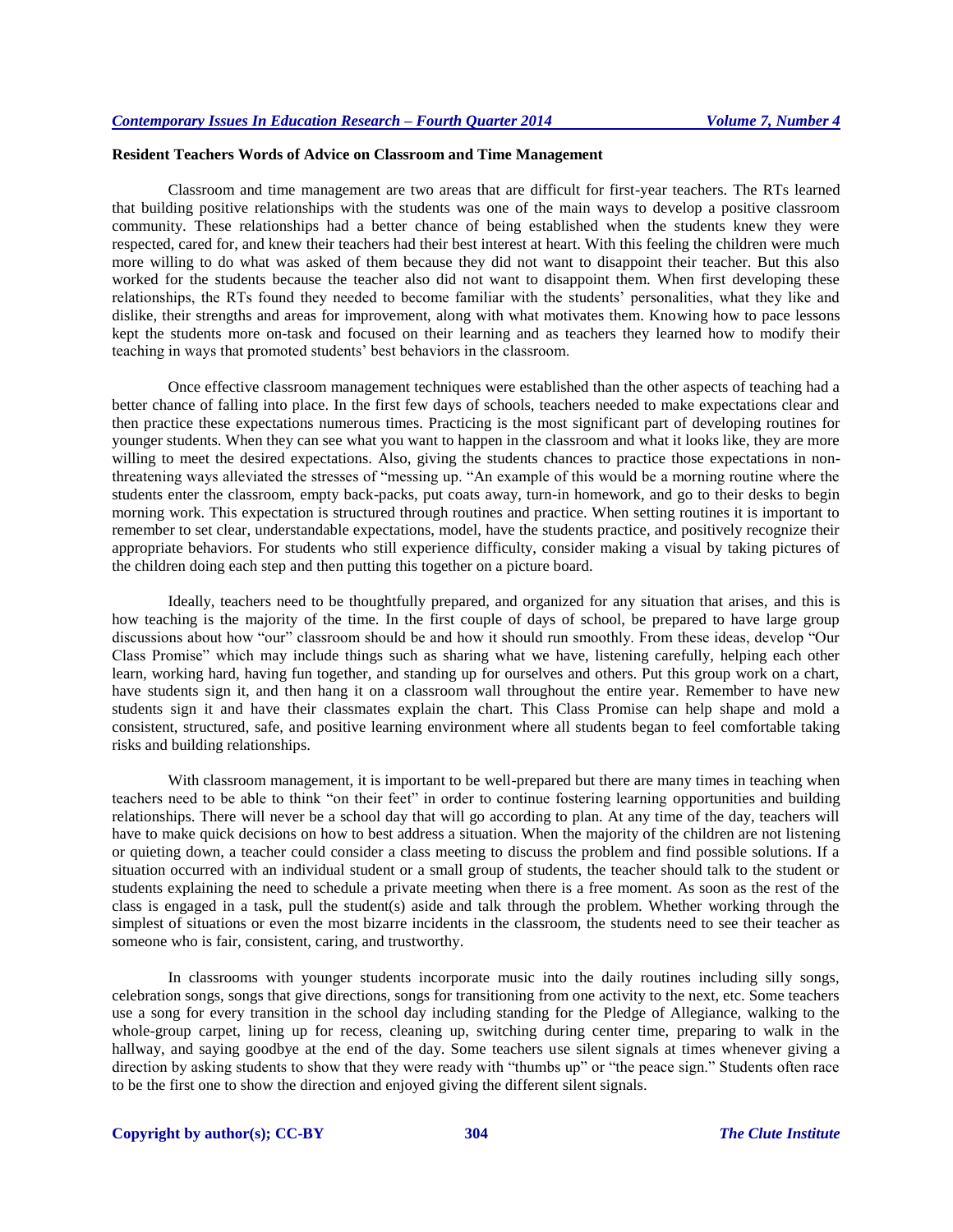For older elementary education students, music can also set the tone and provide a reminder of expectations without needing teacher presence or voice. For example, upbeat music told students to welcome their friends and share some exciting news while putting away their backpack, coat, mittens, and boots. When the soundtrack changed to quiet instrumental music, students knew to quiet themselves so that friends could focus on the morning work. Students then read until a particular song invited them to the whole group area to share daily news and morning messages. Since music guides students through tasks, the teacher is free to greet students, listen to stories, speak with parents, or help individual students. Although specifics such as the morning jobs and seatwork regularly changed, the flow of the morning was stable. Students were not left guessing about what they should be doing, and the start the day was usually stress-free for all.

Puppets are also a great way to obtain and maintain children's attention. A teacher can use puppets to give directions, call on students, and talk with students. Puppets or stuffed animals can also be used as props during silent working or reading times. Timers are also effective for some students including those with oppositional behaviors. When students do not respond well to verbal directions a timer could be used and then all students have a set amount of time to either "cool off" or to complete a task. Most young students are easily motivated by a variety of things including words of praise and encouragement to individual students, to groups of students, and to the whole class. Praise must be specific and genuine. Some teachers use a method like giving "chance tickets" to individual students when they were "caught" following a direction, being a good listener, helping a classmate, etc. These tickets could be collected in a basket for weekly drawings. The more tickets students earned, the better "chance" of their name being drawn. Students who were chosen could select from lunch with the teacher or other random prizes such as pencils, jump ropes, decks of cards, books, etc. Most students are very motivated with this of management technique. No matter the motivation idea, the prize can be determined as a group and then picked from a "Mystery Motivator" envelope. It may include things such as a game day, watching a video, a popcorn party, ice cream party, pajama day, lunch in the classroom, sugarless gum, or extra recess or computer time for transitions, use a calm voice and simple body movements that rely on reminders/warnings such as a countdown from 5 minutes, 4 minutes, fun rhymes, chants, and songs, and consistent daily routines. Literacy and math centers were great ways to manage curricular activities. During centers, student would learn to follow directions, help their peers, be responsible for their own work, clean up after themselves, and transition to different activities. Many negative behaviors can be prevented with good pacing, engaging lessons, and clear communication of expectations. Most students thrive in a classroom where the expectations are clearly communicated, constantly modeled, and consistently reinforced with positive feedback and logical consequences.

# **CHALLENGE #2: WORKING WITH PARENTS AND FAMILIES**

*"Sometimes parents require new teachers to earn their trust. They view us as experimenting with their kid. If you show them you really care, then they are supportive." --Mike Benevento*

In February 2001, at an educational conference with Empower.org, U.S. Secretary of Education William Bennett stated, "Not every teacher is a parent, but every parent is a teacher" (Bennett, 2001). This statement underscores the responsibility of parents to be actively involved in their children's education. The school teaches children how to read, but the home environment teaches them what to read. The school teaches children how to think, but the home teaches them what to believe" (Bennett, 2001). In essence, families have a huge impact on students' lives. With on-going debates about best practices and mandated testing and required scores in education, teachers need to involve parents to help improve student achievement, accountability, and daily attendance. Parents need to take an active role in their children's educational lives and they need to share responsibility with the schools for their children's education.

Parental beliefs can be molded from personal experiences growing up, previous school involvement experiences with their children, and current experiences with other key players in their children's academic career" (Hoover-Dempsey et al., 2005, p.108). Several other factors that motivate parental involvement are their personal belief they should play an active role in the lives of their child, the belief that these roles make a positive difference, their attitude toward invitations to involvement, and the context of the parents' lives (Hoover-Dempsey et al., 2005, p. 106). Parents also need to feel they have been invited to help out at their children's schools. They need to feel

# **Copyright by author(s)[; CC-BY](http://creativecommons.org/licenses/by/3.0/) 305** *[The Clute Institute](http://www.cluteinstitute.com/)*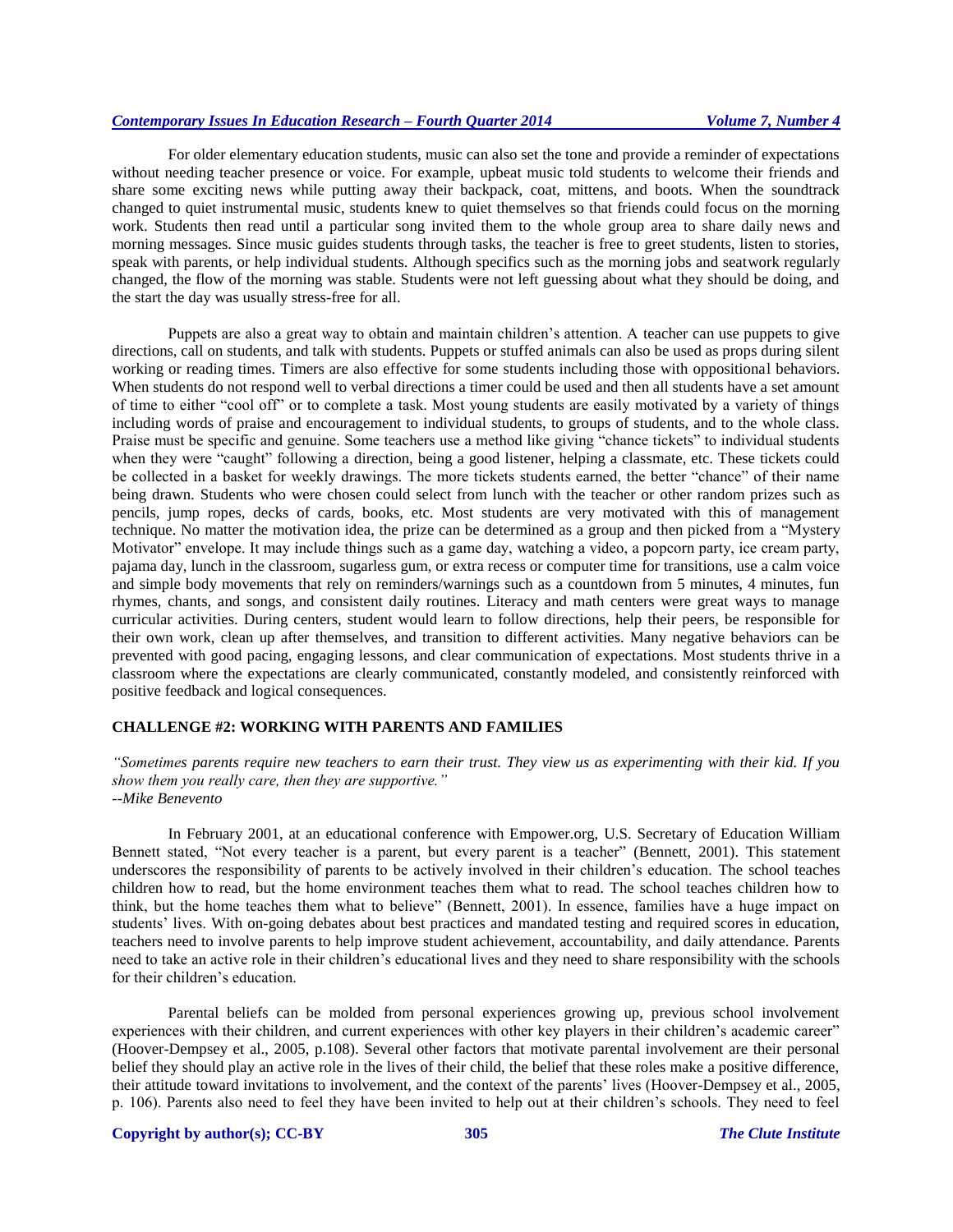their participation is "welcome, valuable, and expected by the school and its members" (Hoover-Dempsey et al., 2005, p.110). In other words, if families feel welcome and appreciated in the school setting, they will feel more motivated to get involved.

Parental involvement can take many forms. It can include communication between parents and teachers; parents' communication with their children regarding school issues; number of hours parents volunteer in their children's schools; parental involvement in school activities, such as conferences; attendance at parent meetings organized by the school; parental involvement in school-related activities with their children at home, for example, helping with homework; and parental expectations regarding their children's educational attainment (Englund, Luckner, Whaley, & Egeland, 2004, p. 723). Different studies have produced different results in regards to the most effective forms of parental involvement. However, most studies have concluded that when parental expectations for students' academic achievements are high, students tend to perform better in school. These expectations tend to be higher when parents' educational levels are higher (Englund et al., 2004, p.724). When parents become involved, they reap many benefits. Parental involvement gives families the opportunity to socialize with the school and other parents, monitor the education of their children, and have access to "insider information" (Thurston, 2005, p.233).

As for facilitating conferences with the parents of students, it is an intimidating experience. In teacher education programs, teacher candidates are educated to work with children, but given little direction on how to conduct parent/teacher conferences. For beginning teachers, learning to engage in successful dialogues with parents can be a challenge that involves uncertainty and considerable anxiety (Clark,1999; Partin, 1999). However, teachers need to recognize that parents may also feel concerned about these scheduled meetings (Fielstein & Phelps, 2001). Simmons (2002) also presented excellent advice to teachers with approaches to preventing problems. The points included assuring the parents of support, valuing the parents' ideas and opinions, making the parents feel comfortable, keeping the parents informed, and offering helpful information. Teachers can help parents solve problems by following the steps of being honest, letting the parents know you like their child, outlining shared responsibilities, involving the child, and providing encouragement.

In a study conducted by Thurston (2005), results indicated, "several parental-involvement activities are significantly related to high academic achievement" (p.241). Thurston also found that parental involvement leads to a decrease in problem behaviors and revealed children whose parents attend PTA meetings, volunteer inside and outside the classroom, and check their homework are strongly associated with lower levels of childhood behavioral problems (Thurston, 2005, p. 243). Schools with strong parent involvement benefit students, and research is clear that parent and family involvement lead to higher academic achievement, better attendance, and improved behavior at school. With this information, schools and homes must make a conscious effort to work together collaboratively in the best interests of students. The focus in schools should not be on whether a teacher should try to involve the parents, but how to get parents motivated to be involved with their children's education.

#### **Resident Teachers Words of Advice on Working with Parents and Families**

Creating relationships with the parents is an ideal way to get to know the students. When you show the parent that you cared about their child as a person, situations that could have been very difficult were much easier. Parents need to be used as a resource as they truly are the experts on their child. If they feel their input and opinions are valued they are more willing to help with any request for assistance. For the most part, parents of elementary aged-children are involved and concerned about their child's education. In the opposite situation, it is so heart breaking to observe parents who are not involved or interested in what was happening with their child in school. At the start of a school year, it is typical to host an open house event for students and families. This is a chance to get to meet and greet students, parents, and other family members. It should also be a time for parents and students to begin to feel comfortable in the classroom. At this event, the teacher can initiate open lines of communication by providing contact information to the parents, making it clear they could contact me at school, home, or through email if they ever had concerns or questions. Make sure that you also have contact information from your students' parents. You do not want to wait until an emergency occurs to find out you do not have that information. A teacher could also ask for parents to assist with various activities or projects, celebrate certain accomplishments, share talents, or read to and with students.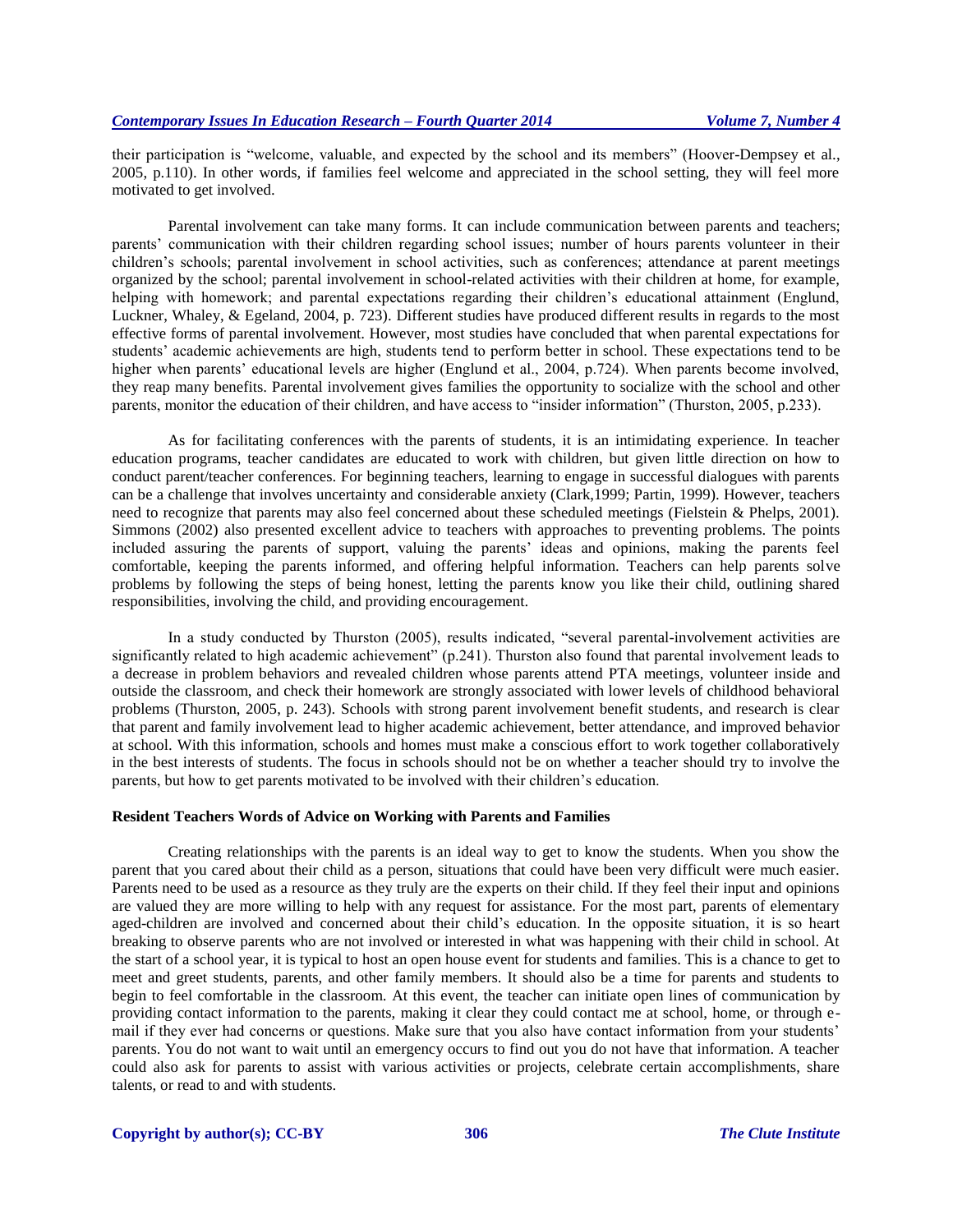Teachers should also write weekly newsletters. This can include content areas goals for the upcoming week, announcements, reminders, "Star Student" information, high-frequency spelling words, event information, "Table Talk" to support parent and child communication at home, and teacher contact information. This form of communication helps parents to know exactly what was happening in school without even stepping foot inside of the classroom. However, it is still important to personally communicate with parents about their children. This can be done through phone calls, emails, or individually written notes. Always give positive feedback along with any areas of concern. If an issue is quite significant such as a child refusing to do something or a child hitting another child, then make contact at the soonest opportunity and schedule a conference with the parents.

Even with the toughest students, parents and the students need to hear positive comments and encouragement to know that their teacher still cares about them. Teachers should keep a log of the communication with parents including the date and the reason for the communication. This data provides important information for future collaboration, assessment meetings, and lets you know who you have or have not contacted to be fair and consistent with all students' families. Throughout the year, parents could be invited into the classroom for various events. Also, three-way conference with the parents and child is a way to see firsthand the interactions and dynamics of the family. These conferences should be formally organized and discuss student progress, growth, areas of strengths, and concerns. It is important for parents to be immersed and involved in their child's education as much as possible. These opportunities further influenced the development of a positive home-and school learning connection. During the first couple weeks of school, make a point to make positive phone calls home to let parents know how great it is to have their child in your classroom. With all of the effort put into establishing positive relationships with parents at the beginning of the school year, it was much easier to contact parents later if there is a concern. It is never easy to call a parent with a negative situation; however, it is much easier to make that call if the parent is not automatically on the defensive when they see the school's phone number on the caller I.D. Parents play such a critical role in their child's educational process, so it is essential that teachers work with them in a cooperative partnership to ensure success for their child in the school setting.

#### **CHALLENGE #3: DIFFERENTIATING INSTRUCTION FOR STUDENTS**

## *"I cannot teach anybody anything; I can only make them think." --Socrates*

In schools everywhere, teachers are facing classrooms full of students who think, act, and learn in different ways. Research in education shows the way a teacher approaches his/her instruction significantly affects student learning. The word associated with this is differentiation. *The Australian Journal of Language and Literacy* defines differentiation as, "the ways in which teachers tailor the curriculum and pedagogical practices to the unique cognitive and socio-cultural understanding and practices that each child brings to the classroom, while at the same time maintaining group cohesion" (2005, p. 225). Teacher instruction should be adapted to all levels of learners in the classroom to help students experience a better chance for success with their learning. Tomlinson (2001) states that several key points should guide differentiation. These elements of the curriculum are Content, Process, and Product. These can be summarized in this way:

- *Content-* (What students will learn) though the same concepts are addressed, the level of complexity is adjusted for individual students.
- *Process-* (Activities through which students make sense of key ideas using essential skills.) this could be whole-class discussion of content followed by small group, partner, or individual work.
- *Products-* (How students demonstrate and extend what they understand) Teachers need to conduct initial and on-going assessment of student readiness and growth. A well-designed student product allows diverse means of expression, alternative procedures, and provides varying degrees of difficulty, types of evaluation, and scoring (Tomlinson 2001).

According to research, a significant benefit to differentiated instruction is the ability to accommodate students' individual needs. A key component to differentiating instruction is the understanding of the students' thinking styles in order to maximize their learning (Sternberg & Grigorenko, 1997). Once teachers understand the thinking and learning styles of individual students, they can begin to adjust their curriculum instruction accordingly.

#### **Copyright by author(s)[; CC-BY](http://creativecommons.org/licenses/by/3.0/) 307** *[The Clute Institute](http://www.cluteinstitute.com/)*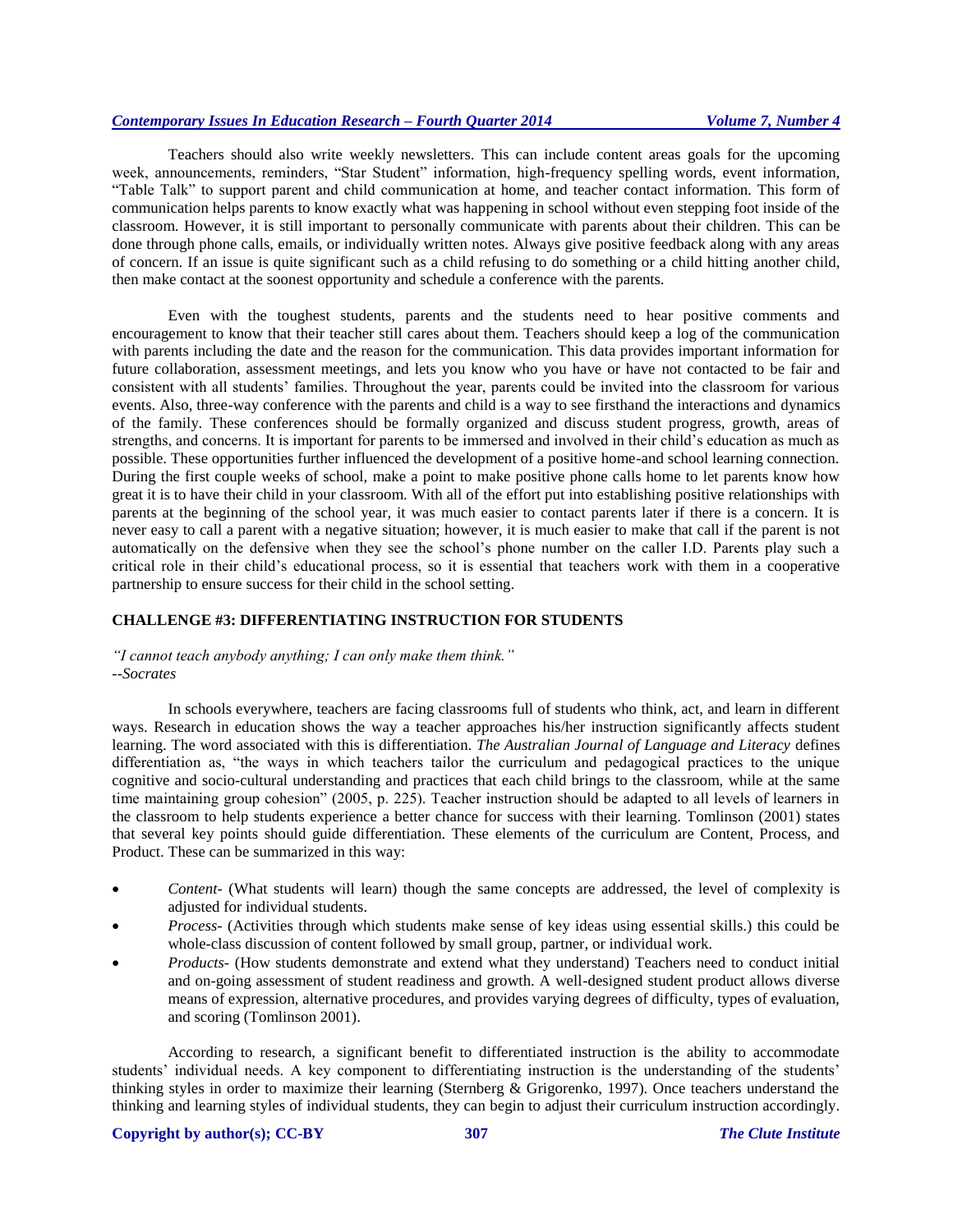Gardner (1994) echoes the belief that teachers need to know students' interests and learning profiles. Differentiated instruction is a philosophy that can increase learning, accommodate special needs, build self-esteem and self-worth in students, and maximize student achievement. While researchers have found several benefits to differentiation, there are also barriers that teachers may face. Some educators incorrectly view differentiation as a method that requires them to teach everything in several different ways. Certainly, a differentiated classroom looks different from a traditional *one-size-fits-all* classroom, but the differences between the two are often less dramatic than most teachers believe. In all actuality, many teachers were experts at differentiating instruction before the term was repopularized. Through experience, many teachers naturally find methods and strategies to accommodate their students' needs in order to reach optimal learning (Carolan & Guinn, 2005).

Despite the barriers that often stifle teachers' willingness to differentiate their instruction, research shows a significant benefit to differentiation. In today's diverse classrooms, teachers are required to prepare themselves with a variety of different instructional strategies in order to accommodate and capitalize on each student's unique learning style and natural intelligence. The important thing in differentiated classrooms is that teachers begin where their students are, and not at the front of the teachers guide (Tomlinson, 2002). It is expected that teachers accept and build upon the belief that students differ in many ways. Tomlinson (2002) also stated, "Thus, they also accept and act on the premise that teachers must be ready to engage students through different learning modalities, by appealing to differing interests, and by using varied degrees of complexity" (p.23).

As Sternberg and Zhang noted, "Children learn well in different ways, and seem to profit most when instruction is differentiated in some manner to accommodate these differences" (2005, p. 254). By using the latest research and information on learning styles and intelligences, educators have the ability to make every minute of the school day purposeful by implementing differentiated instructional strategies that accommodate all students' needs. To differentiate instruction is to recognize students for who they are when they enter the classroom. It is a process to approach teaching and learning for students of differing abilities in the same classroom. It is a teacher's duty to do what is needed for each student to insure they feel respected, valued, and supported in the classroom.

#### **Resident Teachers Words of Advice on Differentiating Instruction for Students**

The RTs wanted to be the best possible teachers for their students and this included differentiating instruction for all students' needs and abilities. But to be honest, the idea of differentiation was very overwhelming and scary for them. They started the process of differentiating instruction in basic ways by learning about students' interests, learning styles, and abilities through interviews and inventories. They re-taught as needed when the students did not understand concepts and put more challenging material in front of students who were easily flying through the concepts. They knew they needed to do more for their students. The ultimate goal was to differentiate instruction for the students by varying content, process, product, and the environment of learning.

Pre-tests served as a means for collecting information about what students already knew and what the teachers could reasonably expect to achieve during lessons. Each child worked at a different pace so as an accommodation, less time was given to some students and more time was allowed for others. Differentiating the process was also achieved through graphic organizers, maps, diagrams, and charts to vary the products of learning; options and choice were given as ways to show mastery of skills. Many times, this was in the form of a center activity or small group work. Other methods included manipulating the environment for certain students. This may include using a sound system to accommodate a student with a hearing disability, preferential seating to help students stay actively engaged, or close proximity to a learner that supplemented learning. No two students are alike so teachers cannot expect to reach all students using the same method of instruction. Differentiated instruction strives to maximize each student's growth and individual success by meeting each student where he or she is at and assisting in the learning process. Students come to school with different backgrounds, knowledge, interests, attitudes, home environments, learning preferences, and readiness for concepts.

Teachers should consider sending questionnaires home that provide basic information about the children. Commonly teachers administer multiple intelligence's surveys and learning style inventories which provide an understanding of the students' strengths. Some students will do better on regular paper and pencil tests while others love the opportunity to showcase what they had learned in their own way with projects. Some students are talkers

#### **Copyright by author(s)[; CC-BY](http://creativecommons.org/licenses/by/3.0/) 308** *[The Clute Institute](http://www.cluteinstitute.com/)*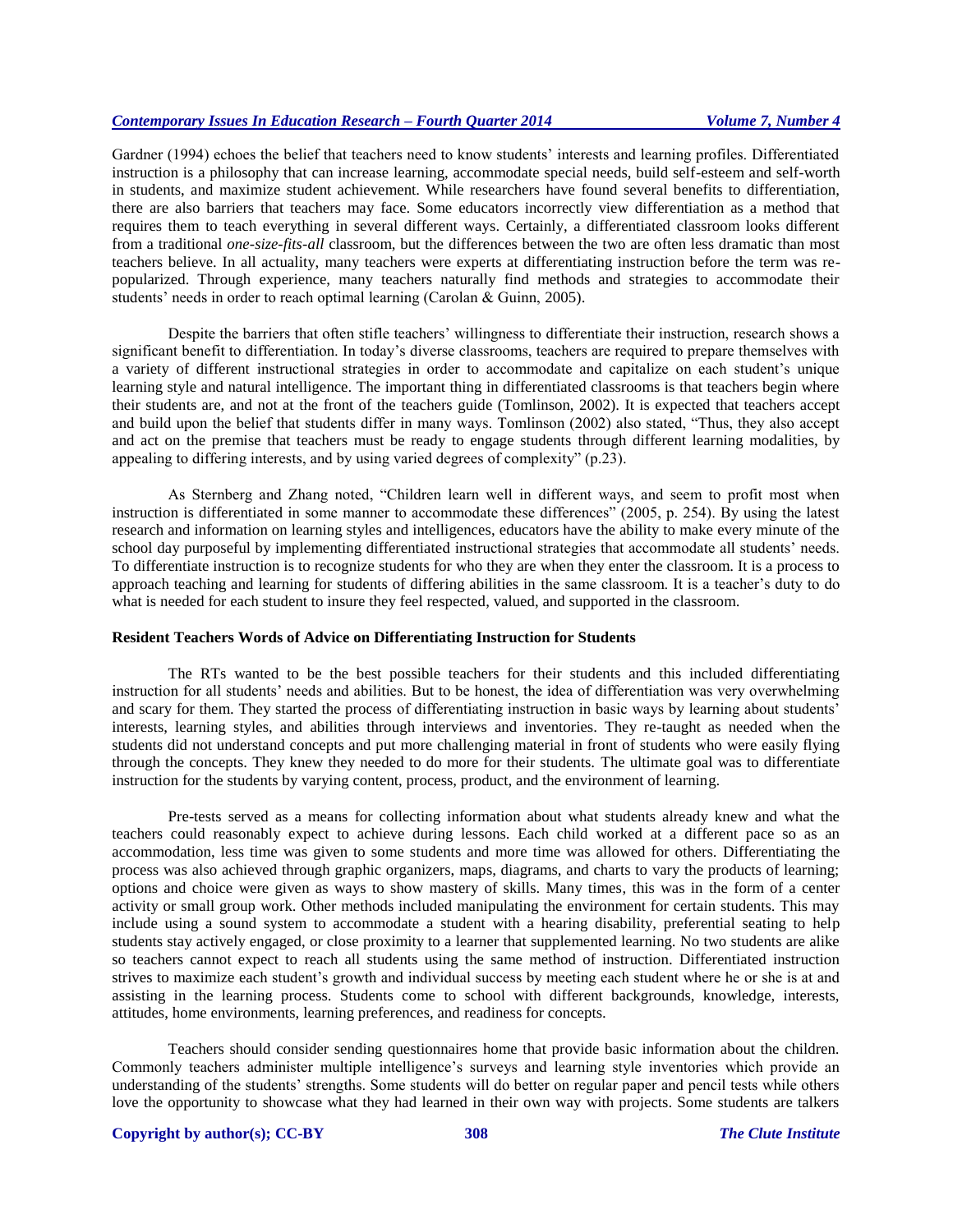and others are builders who would prefer to demonstrate the newly learned skills through show-and-tell methods. If only one method of relaying information is offered to students, the end results may be poor even though the student's knowledge of the facts is accurate and impressive. Not only should assessment be varied, but also instruction needs to be provided in many different modes including visual, auditory, tactile, musical modes, etc. Flexibility for planning instruction and modifying it to fit the needs of individual students is one of the most beneficial ways to maximize student growth in different areas. Children need to be involved in individual, small group, and large group activities. Essentially, differentiated instruction is providing students the opportunity to learn at their ability levels. It is common knowledge that all students vary in their abilities and needs when it comes to learning, and there will never be a classroom of students that will be an exception to this rule. As first year teachers, do not try to differentiate all content areas at once, as you will become quickly overwhelmed with planning. Instead focus on one of the subjects as far as differentiating for individual needs and put your focus on that for the first year of teaching. For example, maybe choose reading because all elementary education teachers want their students to become capable, independent, and confident readers. Understand that differentiating instruction will be an ongoing process of reflection and change for the students in your classroom.

## **CHALLENGE #4: STUDENTS WITH DIFFICULT BEHAVIORS**

#### *"A word of encouragement during a failure is worth more than an hour of praise after success."--Anonymous*

Dealing with difficult students is a critical aspect of teaching. There are a variety of behaviors that occur in the classroom that affect not only the teacher but also the entire group of students. There are differing viewpoints on what management strategies work best for the children who are having difficulties beyond those typical of ordinary developmental issues. Difficult students do not have specific behaviors they all display so researchers categorize in a variety of ways. Henricsson and Rydell (2006) divided children's behaviors into two categories: "externalizing problems" and "internalizing disorders." Externalizing problems are "behaviors that are harmful to others or disruptive, such as impulsivity, hostile defiance, destructive behavior, temper tantrums, and over-activity" (p. 348). These behaviors are associated with "long-term negative outcomes such as school failure and adult criminality" (p.348). "Internalizing disorders are signified by intropunitive emotions and moods like sorrow, guilt, worries, and by loneliness, withdrawal and somatic complaints" (p. 348). Externalizing problems would potentially have a more noticeable impact in the classroom setting.

Externalizing problems and internalizing disorders are not the only two categories that have been developed to group behaviors. Hardin and Harris (2000) talk about behaviors as "crises" in their book, *Managing Classroom Crises.* They have determined four different categories: *Bolt from the Blue Crisis*, *Developmental Crisis*, *Exacerbation Crisis*, and *Relationship Crisis* (p. 12-13). Bolt from Blue Crisis is "when there is a sudden, unexpected event in the student's life" that causes the student to go into a crisis (p. 12). A developmental crisis can occur because "of the expectations and role changes resulting from growing older" (p. 13). An "exacerbation crisis involves a situation where functioning has been at a low level and many continuing problems already exist. With an additional stressor added the 'straw that breaks the camel's back' syndrome develops" (p. 13). Last, the authors describe a "relationship crisis" as resulting "from a breakdown in a relationship" (p. 13). They say that it is important to know what type of crisis a student is going through in order to know how to best address the situation. If teachers know what kind of crisis a student is having, they would be more capable of selecting proper techniques to de-escalate the situation.

Another aspect of dealing with difficult students is getting to know your students and figuring out what kinds of things are causing the negative behaviors that they display in the classroom. Marzano (2003) categorized the most current "severe problems facing students" today. Marzano also summarized eleven different categories including homelessness, depression, suicide, violence, eating disorders, alcoholism, attention deficit and hyperactivity disorder, sexual orientation, incarcerated parents, poverty, and sexual and physical abuse (p. 46-47). These are only some of the issues occurring in the lives of students, either directly or indirectly. Teachers try to determine what the student is experiencing to understand why a student may be acting a certain way in school. Once teachers have considered the behaviors and why they may be occurring, they can begin to implement a management technique. Charles (2002) discussed different behaviors teachers may encounter with a group of students. This list included students who are withdrawn, super-talkers, arguers, and monopolizers. Teachers will deal with these

#### **Copyright by author(s)[; CC-BY](http://creativecommons.org/licenses/by/3.0/) 309** *[The Clute Institute](http://www.cluteinstitute.com/)*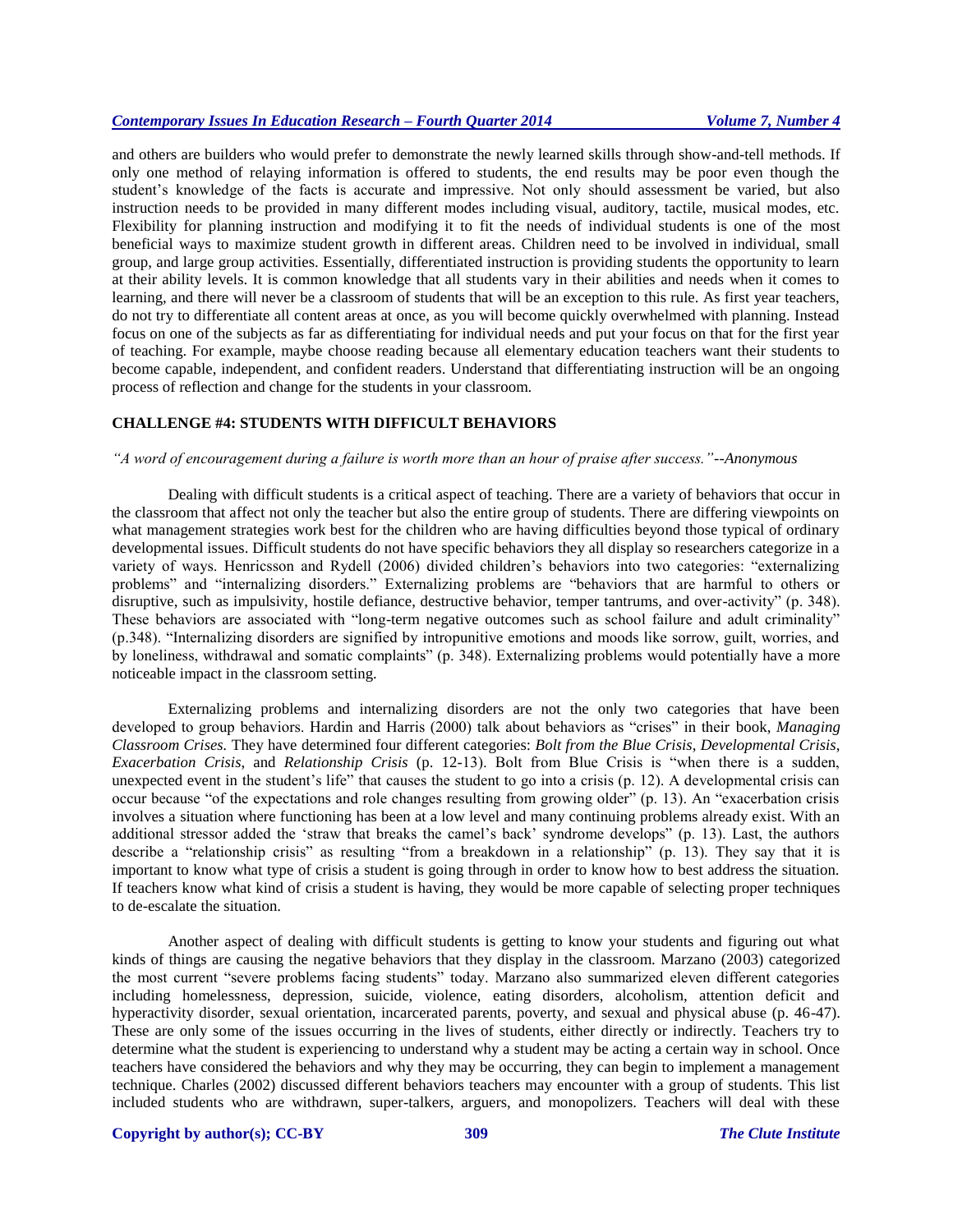personalities as well as a variety of other special needs; the possible list of what this could entail is endless. Resnick (2001) added to the list of challenges by discussing parents who are disinterested in their children's wellbeing, are too busy, over-zealous, or over-concerned with every detail. Some students come to school from homes with conflict and divorce, or live in foster homes, while others deal with racial, religious or ethnic prejudices, poverty, or other emotionally disabling issues. In order to provide a successful learning environment, teachers must search for methods that are effective in dealing with all types of needs. If successful strategies are not found, the learning for a few or even many students will be disrupted. Appropriate interventions will depend on the individual and may range from tracking classroom interactions, a combination of both positive and negative consequences, to changes to the curriculum to more closely match a student's needs. Studying the interactions students have with others in the school environment is one option. According to Shields and Green, (1996) tracking classroom interactions with teachers and peers can be a beneficial first response because it can pinpoint specific sources of conflict. This method can be used with teachers to help them rethink classroom problems by looking at how their decisions and the choices of other students impact students with behavioral issues (Shields, 1996).With an understanding of the causes of student behaviors, teachers can go about planning more effective ways of interacting with particular students. Marzano (2003) stated that teachers can go about making a plan that will "provide a balance of positive and negative consequences," that includes, " . . .teacher reaction, tangible recognition, direct cost, group contingency, and home contingency" (p. 35).

Marzano (2003) reported that an analysis of many studies on "classroom discipline show a mix of positive and negative consequences and techniques as the most effective response to inappropriate behavior" (p. 28). Like other students, difficult students need both positive and negative feedback about their choices. Marzano writes that "human beings do best in an environment of feedback–in this case feedback to distinguish between appropriate and inappropriate behaviors" (p. 28). Even the most difficult students need positive reinforcement and praise. Rather than changing the way teachers respond to difficult students, it may also be possible to modify problem behaviors by altering the way in which the curriculum is taught. Nystrom and Anderson (2001) argue for the use of experiential teaching with "the student who experiences tasks as boring, repetitive, and meaningless, or, who feels empty, despairing and alone" (p. 204). Difficult students must be engaged in purposeful activities that impact the academic and social aspects of education. According to Nystrom and Anderson, (2001) lessons need to emphasize the development of personal and social skills; teachers "need to inquire about situations and respond verbally to events; and, in general, focus on developing student's abilities to apply knowledge to the real world" (p. 204).

Tasks should go beyond rote memorization or drill and take on a purpose outside of the classroom. These activities "carry with them the additional gain of promoting judgment, valuing discussion, and the expansion of definition and development of assessment skills while allowing students the freedom to extend boundaries and to make choices"(p. 205). Along with reaching important academic standards, students would at the same time be making progress toward social goals. As with the social aspect of school, another difficult classroom behavior for teachers to handle is bullying. Bullying is a significant problem in schools and according to Smokowski and Kopasz (2005); it affects one in three children. Research is consistent that bullying has serious long-term negative effects on bullies, victims, and victims who turn to bullying as a coping strategy. Bullying is defined by Glew, Rivara, and Feudtner (2000) as a form of aggression in which one or more children intend to harm or disturb another child who is perceived as being unable to defend him or herself. Bullying could be in the form of name calling, assaulting, threatening, stealing, vandalizing, slandering, excluding, or taunting (Beale, 2001).

Coloroso (2005) explained that there are three characters in the tragic interplay of bullying that happens daily in schools. These are the bully, the bullied, and the bystander. The bystander is the person who witnesses the bullying behaviors but may or may not do anything to stop it. All children can act out any of these roles at any certain time. The roles of the bystander, as discussed by Coloroso's (2005), include those who are often afraid to get involved because of fear of getting hurt, fear of becoming a target, or simply not knowing what to do. Bystanders have options for their actions; these include refusing to be a part of the bullying, talking privately to the victim later, talking to the bully in private or public, or actually intervening during a bullying situation. Either the bully, bullied, or bystanders should talk to an adult or teacher who will offer support and guidance to handle this difficult situation.

Marzano (2003) believes that student behavior is one of the major issues facing beginning teachers because many teachers do not feel that they are prepared to understand or deal with disruptive behavior (p. 27). By seeking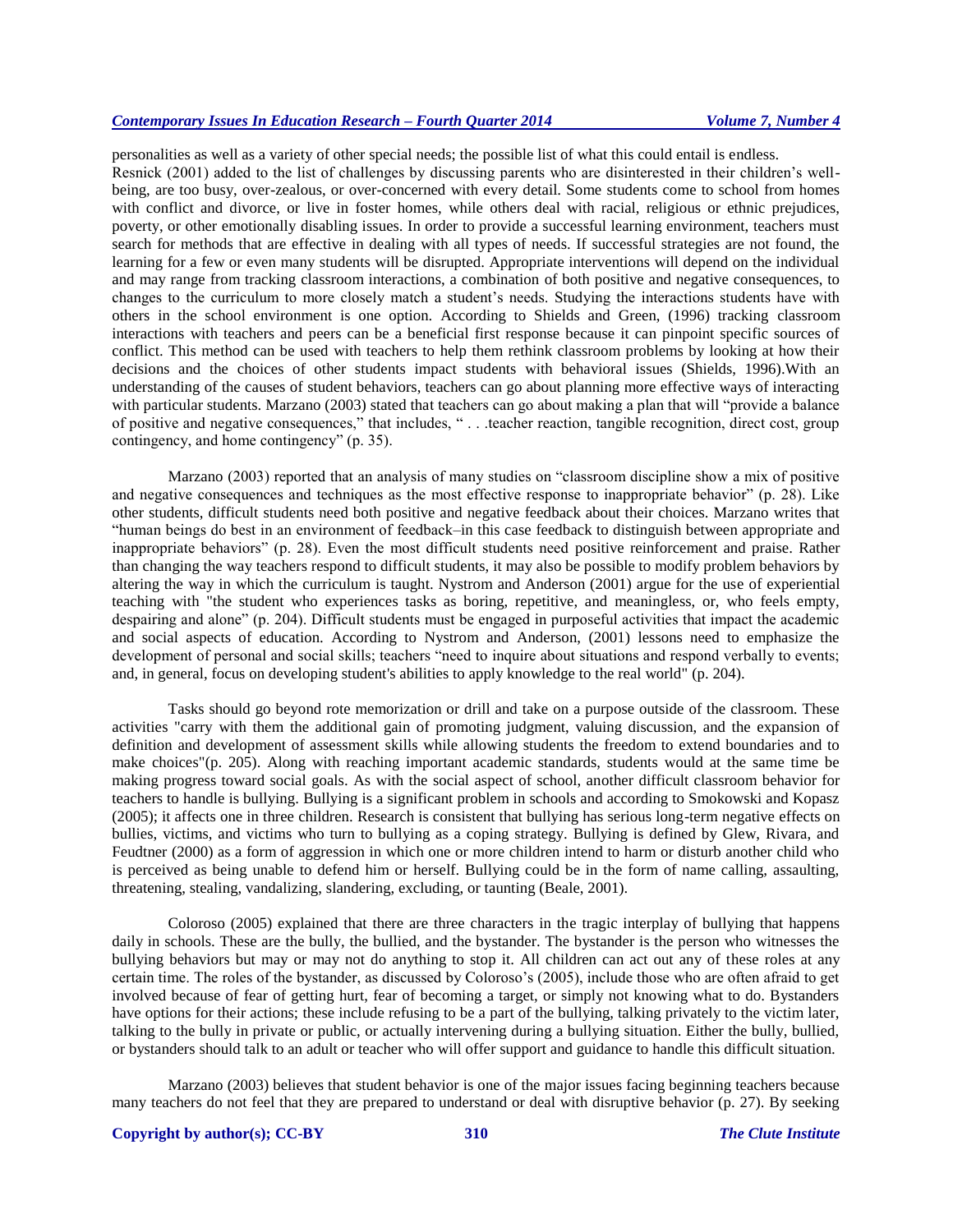to understand the students behind the majority of classroom disruptions, teachers can be more effective in their responses. Learning strategies and methods for dealing with difficult students such as curriculum changes, discipline methods, or tracking of target behaviors can prepare a teacher to manage difficult students more effectively. This preparation will provide teachers with a better opportunity to use class time for instruction which relates to the ultimate goal of increasing student learning. Teachers need to create a culture of learning, respect, and acceptance in their classrooms. When this does not occur, no matter how good the teacher is, many students will not experience success. First year teachers will soon realize the educational training needed for student achievement is life-long; colleagues and other professionals will become resources, and the parents of the students must be treated as valuable partners. But most importantly, it is the responsibility of teachers never to give up on students because it may be their only chance for success in their lives.

## **Resident Teachers Words of Advice on Students with Difficult Behaviors**

The RTs all had challenges dealing with students with difficult behaviors. This included students who had a hard time following directions, being disrespectful to the teachers and other students, not being truthful, not accepting consequences for the negative actions. Other types of behaviors encountered were constant interruptions, blurting, extreme silliness, and inattention. It is also common for teachers to have students who display characteristics of Oppositional Defiance Disorder, Attention Deficit Disorder/ Hyperactivity, depression and anxiety, emotional disorders, or a combination, or an unlimited number of other possible situations.

At times, it will be difficult to understand what exactly triggers certain behaviors and then subsequently equally difficult to figure out how to appropriately handle the child and behavior in the least disruptive manner. Teachers need to have a mental bag of "tricks" ready that constantly evolves. Some techniques that have worked include offering choices because the students feel in control when they are able to "decide" but the teacher still controls the choices. Using the clock as a tool is helpful because control is a major issue for some students. In this case, develop a habit of deferring "control" to the clock. For example, say, "Oh, the clock says it is time to pull out our math journals," instead of saying "Students, please pull out your math journals." Students are not able to argue with the clock since it is an inanimate object. Try using personal timers in two different ways. Give the students a task to complete and certain amounts of time to complete the task and then displayed the allotted time on the timer. For students who need to cool down, a sand timer could be placed in a safe and out-of-sight location in the room. The sand timer is tipped over, and then the student has that amount of time, 3 minutes, to cool down and come back to join the class.

Provide a "Cool down" spot within the classroom where students feel safe going if they needed a moment to cool down. Students could take a book to read or just take a timeout for those who prefer to just sit to calm down. Use preferential seating as a strategy for dealing with students with difficult behaviors can be effective when the teacher gets to know each student and the class atmosphere as a whole. It will soon become apparent if there are students who cannot handle sitting by each other. This is important to keep in mind when making and changing seating arrangements. Modify assignment for students who are extremely intelligent and able to complete any task, but refuse to follow directions. These students have accomplished the skills so it is not necessary for them to complete every problem or task. As an example, in a math journal, I would assign only half of the problems and the student might be more cooperative and still work alongside their classmates. This may help these students feel more in control of the situation. This strategy can also be done with students who struggle with concepts as the sheer number of problems may trigger negative behaviors.

Other techniques tried by the RTs included writing different behavior plans to try to motivate students, giving one-on-one time order to build our relationship, talking with specialists, removing students from the classroom anytime inappropriate behaviors occurred, collaborating with parents, teachers, special educators, principals, doctors, or having scheduled "Class meetings" for many reasons including open communication, building community, celebrating as a whole, addressing any needs, etc. Always try to be patient, avoid power struggles, and find something positive to verbalize either individually or to the group. Being patient is sometimes a tedious task, but a little goes a long way in this business of education. A technique used was frequently was taking a "cooling period." Let the child know that you need time to think about the situation, and then plan to meet during lunch, after school, etc. This was a time for both teacher and student to think about consequences and let the situation simmer in

#### **Copyright by author(s)[; CC-BY](http://creativecommons.org/licenses/by/3.0/) 311** *[The Clute Institute](http://www.cluteinstitute.com/)*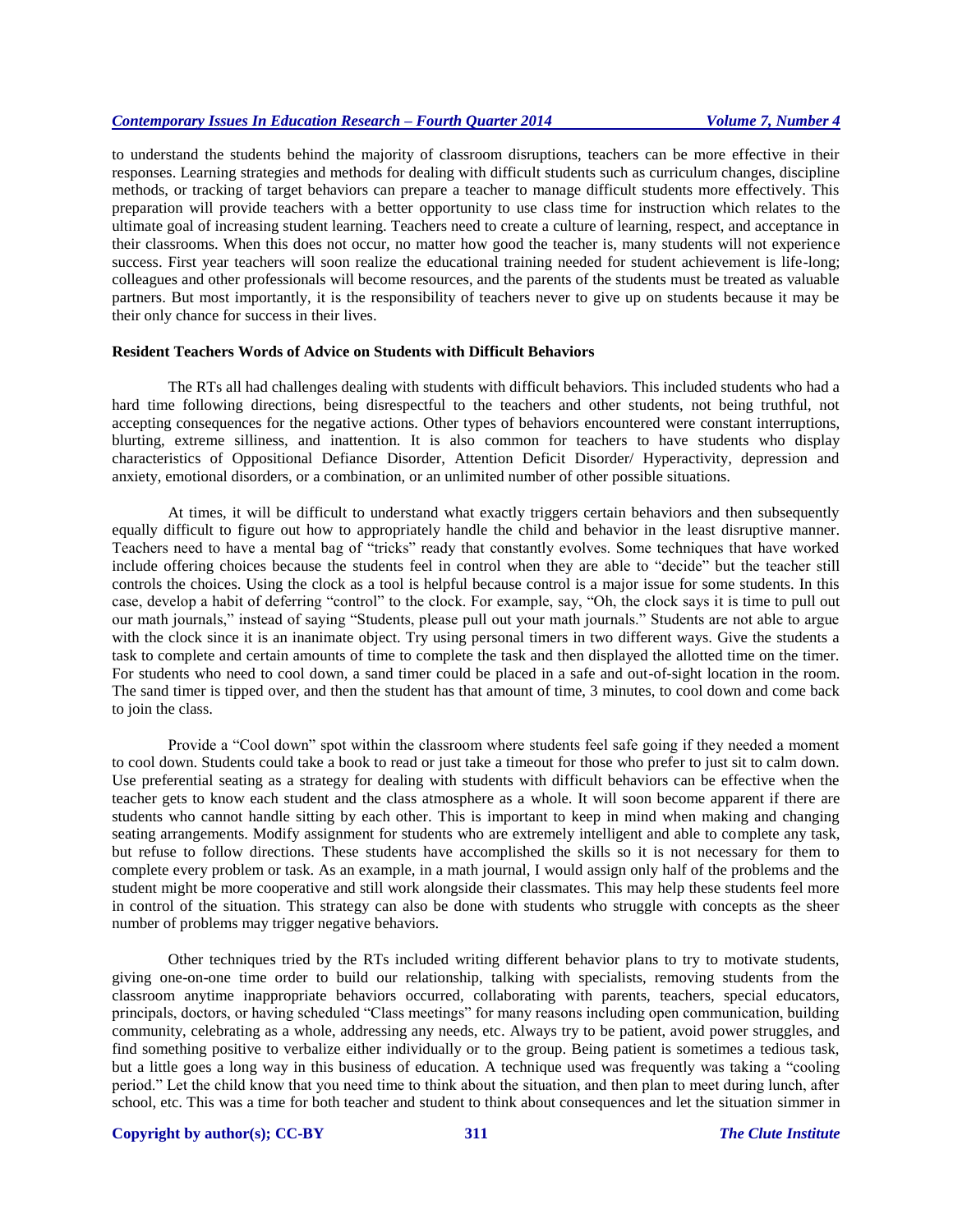the child's mind. Try to always avoid power struggles because nobody ever wins. Remain a role model with your words and actions when dealing with issues because if you act mad and angry, the students would likely mirror these feelings in return. Always try to look for something positive. For some students, this could sometimes be a struggle, but it is such an effective technique. You could frequently praise a student who is having a rough time or right before the misbehavior is about to happen and most of the time; this redirects their thinking, in turn eliminating the negative behaviors. Throughout the year, it was important when dealing with an assortment of difficult behaviors to always ask the child to explain what was going on and ask for help when deciding on appropriate consequences or punishments. Parental involvement and support are also crucial when handling children with difficult behaviors.

Remember to approach every day with a new attitude and the determination to keep searching for alternatives and answers to handling certain behaviors. This consists of continually questioning what went wrong, what instigated a particular behavior, and why and when it happened. Always ask yourself, "What could I do differently next time?" Many times behaviors were not random, but there usually was a triggering point. It is easier to treat the behavior with a consequence and never search for the trigger but then you are not really ever going to find a way to prevent that behavior from occurring again. Try and find the source and never quit trying to help your students. If the  $100<sup>th</sup>$  strategy doesn't work, try the  $101<sup>st</sup>$ , but never give up! All students need love, especially those who display challenging behaviors. Learn to give *the look*, and also use your stern teacher voice at times, but the number one thing is to always maintain a positive attitude when dealing with students.

Without this feedback, interaction, and encouragement from other professionals and specialists in your building, the students in your classroom will not get all the chances for success. Use positive reinforcement on a continuous basis with all children in your classroom. Make it more than, "Good Job," but provide specific feedback about particular actions, words, or accomplishments. "Thank you for sitting at the carpet criss-cross," "What a great listener," and "Wow! Look at Taylor's hands while he walks to the carpet...he is keeping them to himself." They are not only compliments to students, but also reminders to others to do the right thing. Instead of always telling somebody to stop making noises at the carpet, it worked better to compliment the person next to them on how nice and quiet they are sitting. By getting to know your students, you will learn what to ignore, or when you must pick a battle. Make continuous efforts to build strong relationships with each child and get to know them individually and then you may be able to douse the spark before it grows into a fire because of this relationship. You can utilize individual behavior plans with students with reoccurring behaviors that needed more attention, discuss the plans and behavior goals with the parents, and work to find possible positive reinforcements. Consider every day to be a good day, regardless of the challenges that arose and accepted this as part of the responsibility of being a teacher. Start each day and end each day standing at the classroom door with a hug, handshake, or high five. Let it be the student's decision and a special way to greet or leave the classroom.

# **CHALLENGE #5: ASSESSMENT OF STUDENT LEARNING**

*"The more you prepare outside class, the less you perspire in class. The less you perspire in class, the more you inspire the class." –Ho Boon Tiong*

A key to teaching involves the understanding of assessment as a necessary part of curriculum and instruction. Assessment should inform teachers on past, present, and future teaching practices with the goals of improving teaching and the students' learning and success. For this reason teachers need to assess where their students are in current knowledge to make decisions on where to proceed with instruction. Gronlund (2006) describes assessment as a continuous process whose primary purpose is to improve student learning. Most teachers use pre-tests to assess their students' current knowledge. This gives important information about what students know concerning subject matter and who needs to be taught pre-requisite information. Assessment results also help teachers know where to start instruction in the content areas. Many resources are available for teachers on a variety of assessment techniques to use with students. A list of possible techniques could include observations, questioning, presentations, problem-solving investigations, problem-based learning, journal writing, interviews, projects, performance-based tests, experiments, portfolios, tests with true/false questions, multiple choice, or short answers, essays, open-ended questions, and rubrics.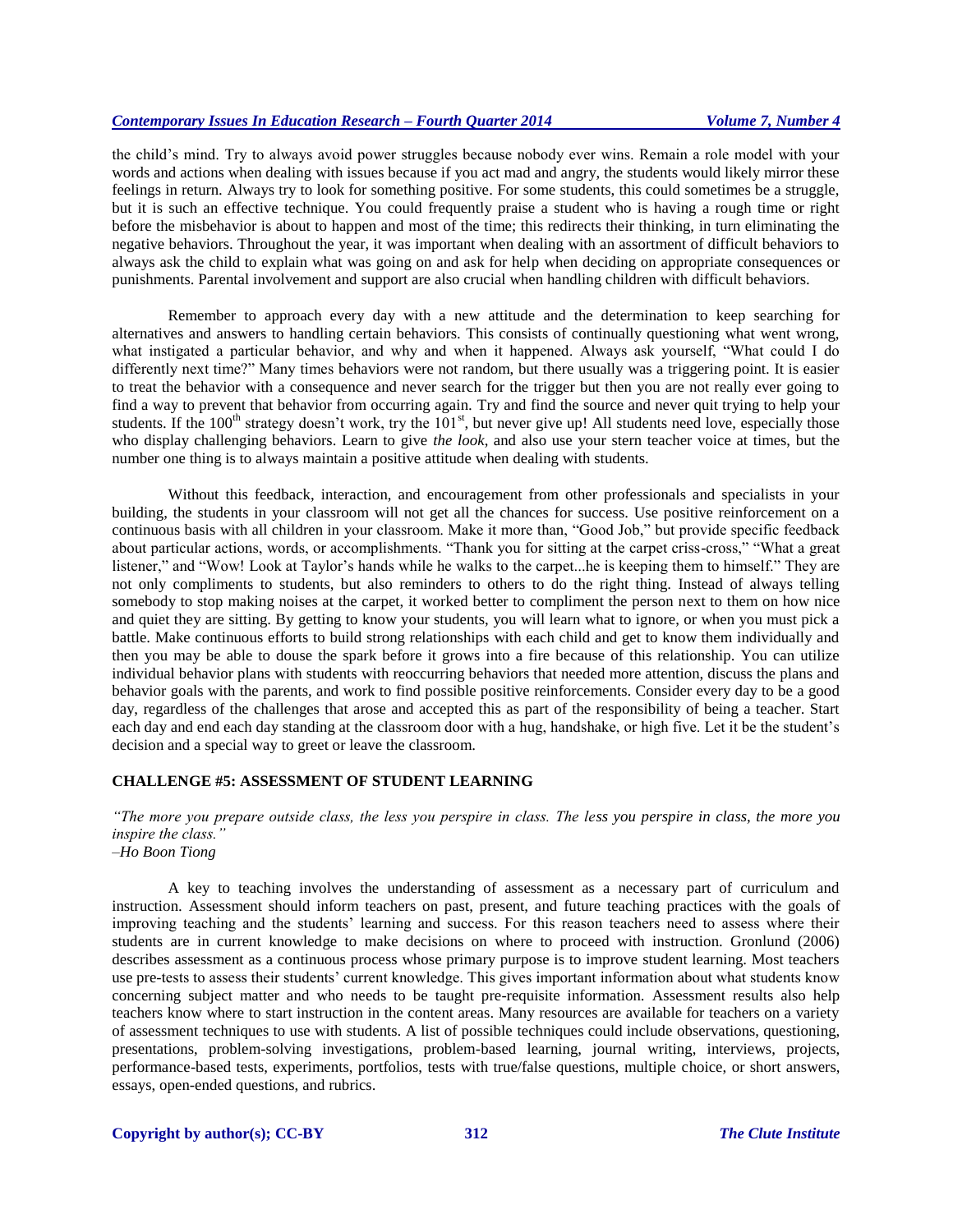As a teacher, it is a necessary to constantly evaluate students' skills and abilities to assess where continuous learning is needed. Through assessment, teachers can modify the ways they teach and present information to create meaningful, authentic and purposeful learning experiences for *all* students. Teaching should address the needs of students of color, those with disabilities, those from poverty, and English language learners. The effects of academic failure can follow students long after they leave school. Schools should always open doors, not close them. Assessments should benefit children, and if they don't, there is little reason for the collection of data. It is easy for teachers to take notes or conduct running records with students, but until the teacher actually uses this data to move children forward and determine the next steps of teaching, assessments may waste precious time. It is also important for assessments to be modified in order to fit every child's needs and capabilities. Both formal and informal measures should be completed weekly during individual, small-group, and large-group learning activities.

Using assessments to improve instruction and learning is an important part of a classroom's daily routine. Routman (2003) explains that we need to make assessment work for teachers and students and one way to do this is by asking ourselves these important questions: Is this a valid and useful assessment? How am I using this assessment? What goals am I setting? Who do I need to inform? If any answers to these questions result in useless information, then the assessment should not be used. Consistent routine assessments provide the best information and when utilized efficiently, assist student learning in exciting ways. As one begins the journey of teaching and conducting assessments, remember to experiment and continually modify to meet the needs of students to gain insight into what they truly need to know to progress in their reading. When teachers know what their students can do, the planning of future lessons is based primarily on assessment information. As a new teacher, Lynne (2004) wanted assessments to be meaningful and understandable to students. She felt uncomfortable with the grades she gave to students because of the uncertainty that they were accurate reflections of her students' efforts and abilities. Lynne (2004) realized she had no procedure for assessing her assessment and that resource was needed to be effective with teaching. As elementary teachers, it is important to monitor and assess students' understandings of new concepts to evaluate when things need to re-taught and what skills they have already secured. This is true of each and every subject area.

Through teaching lessons, teachers can gain information about the students' abilities through informal observations. The active engagement and feedback received can guide the lessons and provide information on which students needed more time to develop skills. Through observational records, a recording system tracked which students were beginning, developing, and secure with specific skills. From these records, further instruction can be provided for individual students, a small group, or if the entire class needs to be re-taught specific concepts. It was also possible to observe those who were excelling beyond grade-level expectations and subsequently develop something more challenging and motivating for these students. Teachers should not use just one method of gathering information about their students as it does not give a clear or comprehensive picture of what the students know or understand from the material. An alternative to written tests is commonly referred to as authentic assessment of performance assessments. Frederiksen and Collins (1989) write that performance assessments are more authentic, use context, encourage higher order thinking, support engagement and motivate students, and are more systematically valid. A part of the motivation for the performance-based assessment movement was the work of classroom teachers in assessing students through projects and portfolios.

A portfolio is a place to collect individual information on each student where both teacher and student can submit information for review. Each portfolio should contain a variety of items such as written and non-written work, projects, and tests. In science and social studies, as with the other content areas, rubrics are also a commonly used method of assessment. The benefits according to Huffman (1998) are that rubrics can provide students with clear targets. They help students become more self-directed and reflective, which can create a greater sense of ownership for learning (Branch, Grafelman, & Hurelbrink, 1998). The creative activities and projects that could be implemented are limitless. The students should be given choices and a time to shine in front of their peers while showcasing their individual talents and strengths. They should get a chance to show what they know and what they can do and not just the things they do not understand. Gardner (1985) is well known for his theory of multiple intelligences and the belief that culture, language, and the environment all influence how an individual's intelligence is expressed. He views intelligence as a combination of these abilities to solve real life problems, to find and create problems, and to offer a product or service that is valued in at least one culture (Gardner, 1985).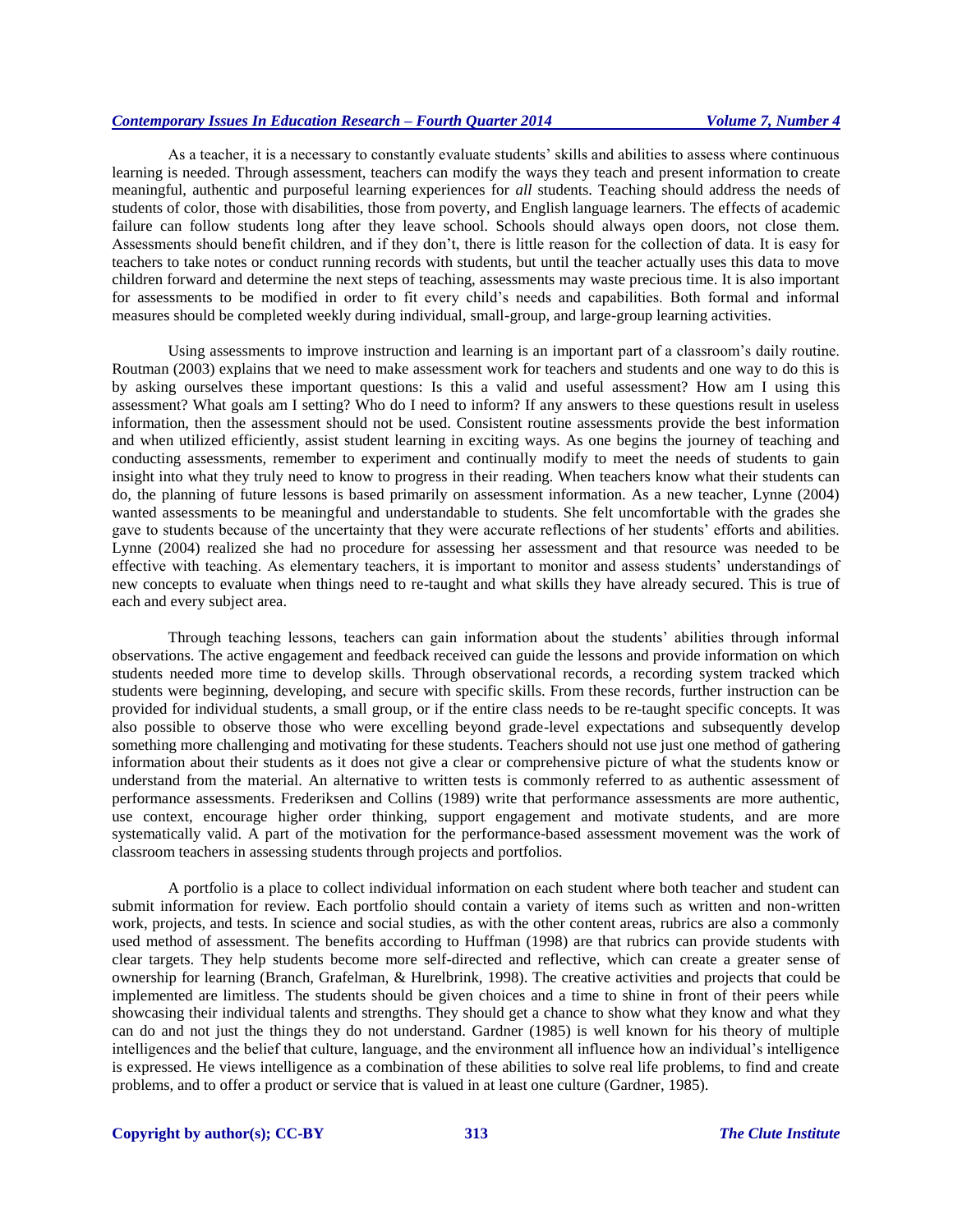Gardner (1996) is also simultaneously known for developing the multiple intelligences theory in education. He writes that individuals have at least nine intelligences: linguistic, logical-mathematical, visual, spatial, musical, bodily kinesthetic, interpersonal, intrapersonal, naturalistic, and the newest existential, which refers to the human desire to understand the meaning of life. This theory supports all students and allows for personal choice where students should be allowed to choose activities and projects that support their strengths and abilities. Teachers of even the youngest students should highlight how each student is smart in a different way and by using the multiple intelligence theory; students' learning can be expressed in a variety of ways. Success and respect are two things that students should experience in their school settings; it is critical for teachers to let children know that they have talents and are smart. This will boost their confidence levels and belief in themselves as a person and as a valuable and contributing member of the classroom community.

# **Resident Teachers Words of Advice on Assessment of Student Learning**

The ultimate goal of teaching is student learning. To monitor this learning, a teacher needs to be constantly assessing their students to see if they understood the concepts or if you need to re-teach these concepts. Be prepared to monitor your students' learning through both formal and informal assessment techniques. Formal assessments consisted of miscue analysis, running records, and the end of unit assessments in math, science, and social studies. From these assessments, you should monitor your students' understanding and observe when they needed additional practice. Assessment is important for guiding your instruction. At the beginning of the year, you will need to assess your students' knowledge to begin planning lessons. The more information gained from these assessments, the more you can meet the needs of your students. Assessment needs to be ongoing, accurate, and varied. This includes assessing students every week, and every day. You could assess daily though the use of running records, anecdotal notes, and observations. Other assessments to guide your instruction will include formal reading inventories, content area chapter tests, and math exams. The type of assessment and the quantity of assessments differs depending on the specific subject area and concept. There will be district-mandated assessments as well as state and national assessments. Assessments, whether formal or informal, provide a wealth of information about students as learners. Since not all students are the same, it would not be effective to use only one means of assessing students' knowledge of a concept. Beginning teachers will need mentoring in the area of assessment and knowing which assessments are best for assessing a particular skill or concept. A teacher learns so much from daily observations and interacting with my students.

Teacher needs to continue to ask the following questions: What do we want our students to know? How will we teach it to them? And how will we know they mastered it? When teaching students, it is very obvious that each of them learns in different ways; therefore, differentiated instruction is very important, as well as continuous assessment to ensure students are mastering concepts and skills. Remember creativity and allow your students to demonstrate their knowledge in various forms like experiments, projects, books, posters, activities, and performances. Assessments should not only given at the end of a learning task, but also at the beginning, middle, and as a teaching too. Use assessments to guide instruction for optimal learning so students can learn to share their knowledge, at the highest possible level, and to the full extent of their levels of achievement.

In closing, I asked the RTs to share in one phrase why they still love teaching after their first year of teaching. The answers included the following: Hugs and being a positive role model for children, every day is different and presents a new challenge and an opportunity to learn something new, working in a supportive environment with colleagues who love what they are doing as much as I do, the students' notes, pictures, drawings, and other thoughtful gifts and words, being able to create a safe place for children to learn, love, and grow, watching children learn what I have taught them, sharing my love of books but most of all the STUDENTS!

## **AUTHOR INFORMATION**

**Dr. Bonni Gourneau** has degrees including a Doctoral degree in Teacher Education, a Masters degree in Special Education with an emphasis in Early Childhood Education, and a B.S. in Elementary Education. My teaching experience includes being an elementary classroom teacher, the director of an early childhood program for children with special needs, and an Associate Professor for the Department of Teaching and Learning. I serve as the graduate director of the on-line and campus-based Elementary Education Master Programs and the University advisor for the

#### **Copyright by author(s)[; CC-BY](http://creativecommons.org/licenses/by/3.0/) 314** *[The Clute Institute](http://www.cluteinstitute.com/)*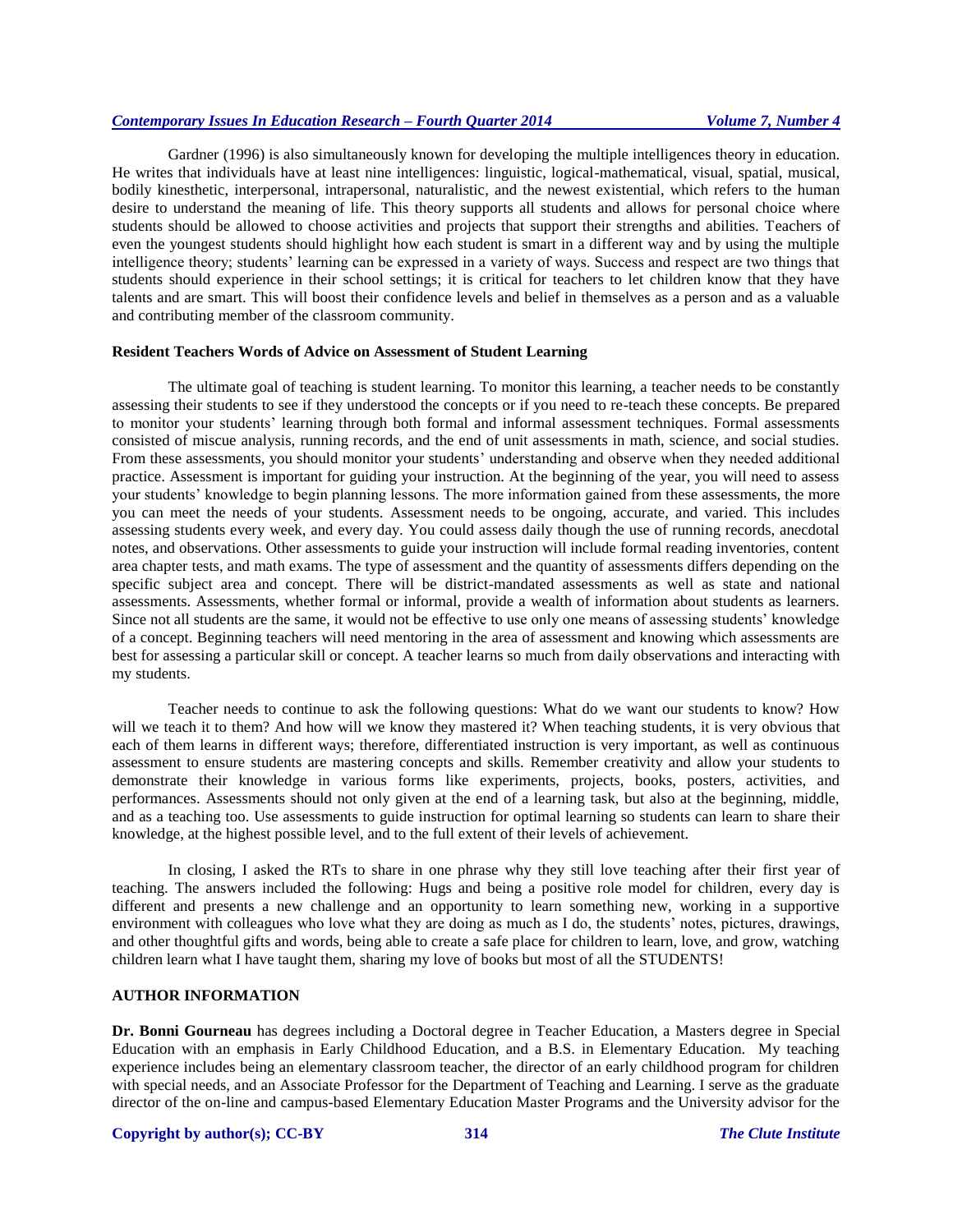Elementary Education Resident Teacher Program. I teach and advise students at the undergraduate, master, and doctoral levels.

## **REFERENCES**

- 1. Alliance for Excellent Education, Tapping the potential: Retaining and developing high-quality new teachers (Washington, DC: Author, 2004); K. Carey, The Real Value of Teachers (Washington, DC: Education Trust, 2004).
- 2. Australian Journal of Language and Literacy*,* 28(3), 225-231.
- 3. Barbetta, P. M., Leong Norona, K., Bicard, D. F. (2005) Classroom behavior management: A dozen mistakes and what to do instead. *Preventing School Behavior,* 49(3), 11-19.
- 4. Beale, A.V. (2001). Bullybusters: Using drama to empower students to take a stand against bullying behavior. *Professional School Counseling, 4*, 300-306.
- 5. Benjamin, A. (2006). Valuing differentiated instruction. *Education Digest, 72*(1), 57-59.
- 6. Brock, B .L., & Grady, M .L. (1997). *From first year to first rate: Principals guiding beginning teachers.*  Thousand Oakes, CA: Corwin Press.
- 7. Buhrke, L., Henkels, L., Klene, J., Pfister, H. (2002). Improving fourth grade students' writing skills and attitudes (Master's dissertation, Saint Xavier University).
- 8. Branch, M., Grafelman, B., & Hurelbrink, K. (1998). Increasing student ownership and responsibility through collaborative assessment process. Unpublished report. (ERIC Reproduction service number ED424284).
- 9. Carolan, J., & Guinn, A. (2007). Differentiation: Lessons from master teachers. *Educational Leadership, 64*(5), 44-47.
- 10. Charles, Q. (May, 2002).The difficult learner. *Training 101, T&D*, 20-22.
- 11. Cho, Y. (2003). Assessing writing: Are we bound by only one method? *Assessing Writing, 8,* 165-191.
- 12. Christie, K. (2005). Changing the nature of parent involvement. *Phi Delta Kappan, 645-646.*
- 13. Clark, A. (1999). Parent-teacher conferences: Suggestions for parents. Champaign, Il: ERIC Clearinghouse on Elementary and Early Childhood Education. Available from http://www.ed.gov/databases/ERIC\_Digests/ed433965.html.
- 14. Coloroso, B. (2005). A bully's bystanders are never innocent. *Leadership Compass, 2*, 4,6.
- 15. Darling-Hammond, L. (2003). Keeping good teachers: Why it matters, what leaders do. *Educational Leadership, 60 (8), 6-13.*
- 16. Elderfield, J., Rowe, K., Barratt-Pugh, C., Brown, C., House, H., Meiers, M., Louden, W., Rivalland, J., Rohl, M., & Cairney, T. (2005). Literacy teaching practice: Differentiation.
- 17. Englund, M. M., Luckner, A .E., Whaley, G. J. L., & Egeland, B. (2004). Children's achievement in early elementary school: Longitudinal effects of parental involvement, expectations, and quality of assistance. *Journal of Educational Psychology, 96*(4), 723-729.
- 18. Espin, C. A., Weisenburger, J. W., Benson, B. J., (2004). Assessing the writing performance of students in special education. *Exceptionality,12*(1), 55-66
- 19. Fielstein, L., & Phelps, P. (2001). Introduction to teaching. Belmont, Ca: Wadsworth/Thomson Learning.
- 20. Fulton, K., Yoon, I., & Lee, C. (2005). *Induction into learning communities.* Retrieved from [http://www.ncaf.org/documents/nctaf/NCTAF\\_Induction\\_Paper\\_2005.pdf](http://www.ncaf.org/documents/nctaf/NCTAF_Induction_Paper_2005.pdf)
- 21. Frederiksen, J. R., & Collins, A. (1989). A systems approach to educational testing. *Educational Researcher,* 18(9), 27-32.
- 22. Fry, S. W., & Anderson, H. (2011). Career changers as first-year teachers in rural schools. *Journal of Research in Rural Education, 26*(12), 1-15.
- 23. Ganser, T. (1999). *Reconsidering the relevance of Veenman's (1984) analysis of the perceived problems of beginning teachers.* Paper presented at the meeting of the American Educational Research Association, Montreal, Quebec, Canada. (ERIC Document Reproduction Service No. ED429964)
- 24. Gardner. H. (1994). Reflections on multiple intelligences: Myths and messages. *Phi Delta Kappan, 78*(5), 200-207.
- 25. Gardner, H. (1985). *Frames of mind: The theory of multiple intelligences.* New York: Basic Books.
- 26. Gardner, H. (1996). *Intelligence: Multiple perspectives.* Fort Worth, TX: Harcourt Brace College Publishers.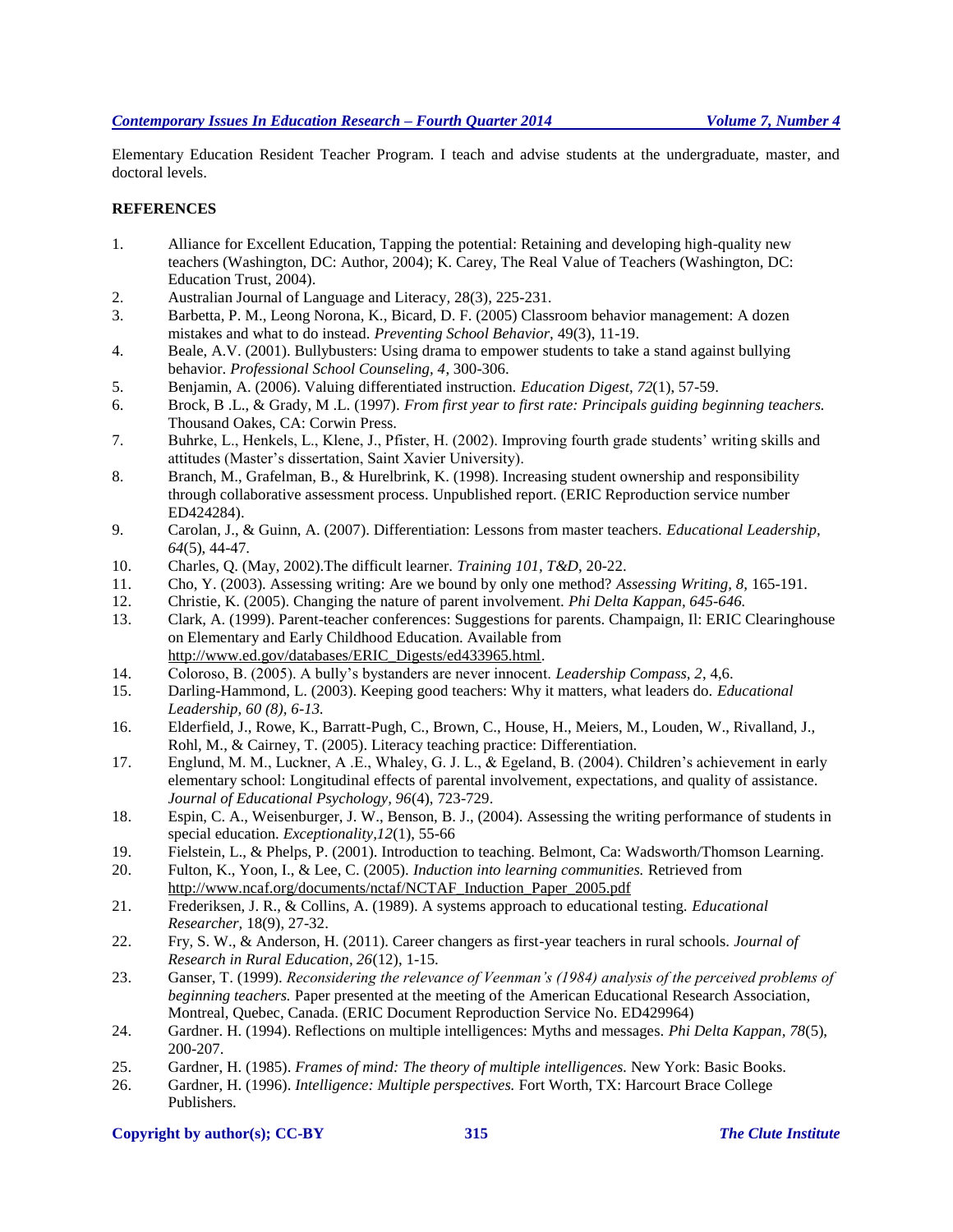- 27. Glazer, S. M. (2003). Quiet signals. *Teaching PreK-8*, 34(2), 86-87.
- 28. Glew, G., Rivara, F., & Feudtner, C. (2000). Bullying: Children hurting children. *Pediatrics in Review, 21*, 183-190.
- 29. Greenberg, P. (2007). "Look out below!" *Early Childhood Today, 21*(4), 16-17.
- 30. Gronlund, N. E. (2006) *Assessment of student achievement.* 8 th edition*.* Boston: Allyn and Bacon.
- 31. Grossman, PL. (1990). *The making of a teacher: Teacher knowledge and teacher education.* New York: Teacher's College Press.
- 32. Grossman, P. L., Valencia, S. W., Evans, K., Thompson, C., Martin, S., & Place, N. (2000). Transitions into teaching: Learning to teach writing in teacher education and beyond. *Journal of Literacy Research, 32*(4), 631-662.
- 33. Hall, T. (2002). *Differentiated instruction*. Wakefield, MA: National Center on Assessing the General Curriculum (NCAC) Retrieved from [http://www.cast.org/publications/ncac/ncac\\_diffinstruc.html](http://www.cast.org/publications/ncac/ncac_diffinstruc.html)
- 34. Hardin, C., & Harris, E. (2000). *Managing Classroom Crises.* Bloomington, Indiana: Phi Delta Kappa Educational Foundation.
- 35. Heid, C., & Harris, J. J., III. (1989). Parent involvement: A link between school and minority communities. *Community Education Journal, 16*, 26-28.
- 36. Henricsson, L. and Rydell, A. (2006). Children with behaviour problems: The influence of social competence and social relations on problem stability, school achievement and peer acceptance across the first six years of school. *Infant and Child Development*, *15*, 347-366.
- 37. Hootstein, E. (1998). Differentiation of instructional methodologies in subject-based curricula at the secondary level. (Research Brief No. 38). Richmond, VA. Metropolitan Education Research Consortium.
- 38. Hoover-Dempsey, K. V., Walker, J. M. T., Sandler, H. M., Whetsel, D., Green, C. L., Wilkins, A. S., et al. (2005). Why do parents become involved? Research findings and implications. *The Elementary School Journal*, *106*(2), 105-130.
- 39. Howe, F., & Simmons, B. J. (1993). Parent teacher alliances. *Educational Issues 4*(1), 5-22.
- 40. Huffman, E. (1998). Authentic rubrics. *Art Education, 51*(1), *64-68.*
- 41. Hung, L.-C., & Smith, C. S. (2012). Common problems experienced by first year alternatively certified teachers: A qualitative study. *JNAAC, 7*(2), 3-17.Retrieved from http://depts.washington.edu/ctpmail/PDFs/Shortage-RI-09-2003.pdf
- 42. Ingersoll, R. M., & Smith, T. M. (2003). The wrong solution to the teacher shortage. *Educational Leadership, 60(8), 30-33.*
- 43. Jackson, M.F. & Joyce, D.M. (2003). The role of music in classroom management.Retrieved from ERIC Database.
- 44. Lewis, A. E., Forman, T. A., (2002). Contestation or collaboration? A comparative study of home-school relations. *Anthropology and Education Quarterly, 33*(1),60-89.
- 45. Logan, J.G. (2003). Classroom management: Techniques, policies, procedures, and programs to ensure that discipline "rules" in your classroom. In *Classroom Management*. Retrieved from ERIC Database.
- 46. Lyon, G. R. (1995). Toward a definition of dyslexia. *Annals of Dyslexia, 45*, 3-27.
- 47. Marshall, M. (2005). Discipline without stress, punishment, or rewards. *The Clearing House. 79*, 51-54.
- 48. McNamara, B., & McNamara, F. (1997). *Keys to dealing with bullies.* Hauppauge, NY: Barron's.
- 49. National Commission on Teaching and America's Future (2010). Washington DC: Author. www.ncaf.org
- 50. National Commission on Teaching and America's Future. (2003). *No dream denied: A pledge to America's children.* Washington, DC: Author.
- 51. National Education Association. (2007). *National teacher day spotlights key issues facing profession.*  Retrieved from http://www.nea.org/newsreleases/2006/nr060502.html
- 52. Nickoson-Massey, L. (2004). Writing assessment [Review of the book *Coming to terms: A theory of writing assessment*]. *Composition Studies,* 139-142.
- 53. Nystrom, J. and Anderson, D. (2001). The automat as a metaphor for classrooms with behaviorally difficult students*. Education*, *111*, 202-207.
- 54. Odell, S. J., & Hung, L. (1998). Conceptualizing quality mentoring. Retrieved from https://www.pearsonassessments.com/hai/images/NES\_Publications/1998\_12Odell\_392\_1.pdf
- 55. Olweus, D. (1994). Annotation: Bullying at school: Basic facts and effects of a school based intervention program. *Journal of Child Psychology and Psychiatry and Allied Disciplines, 35*, 1171-1190.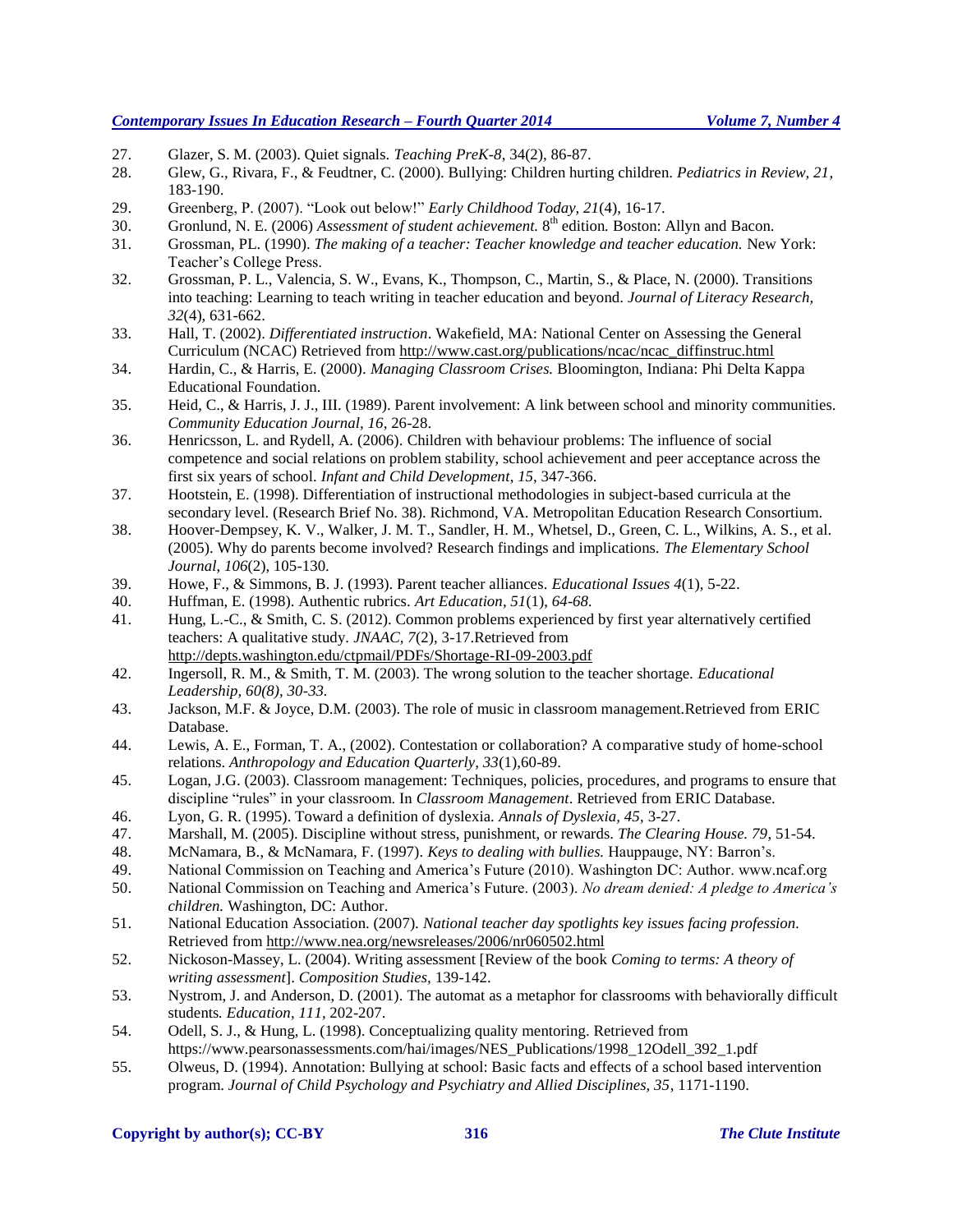- 56. Partin, R. (1999). Classroom teacher's survival guide. West Nyack, NY: The Center for Applied Research in Education.
- 57. Shields, J. and Green, R. (1996). POETICS: A systems approach to solving behavior problems in the classroom. *Elementary School Guidance & Counseling*. *30*, 181-194.
- 58. Simmons, B. J. (2002). Facilitative conferences: Parents and teachers working together. *The Clearinghouse, 76*(2), 88-93.
- 59. Smokowshi, P., and Kopasz, K. (2005). Bullying in schools: An overview of types, effects, family characteristics, and intervention strategies. *National Association of Social Workers, 27*, 101-110.
- 60. Stover, D. (2006). Treating cyberbullying as a school violence issue. *The Education Digest, 72*(4), 40-42.
- 61. Smith, T. M., & Ingersoll, R. M. (2004). What are the effects of induction and mentoring on beginning teacher turnover? *American Educational Research Journal, 41*(3), 681-714.
- 62. Sternberg, R. & Grigorenko, E. (1997). Are cognitive styles still in style? *American Psychologist, 52*(7), 700-712.
- 63. Sternberg, R., & Zhang, L*. (2005).* Styles of thinking as a basis of differentiated instruction*. Theory Into Practice, 44*(3), 245-253.
- 64. Thurston, D. (2005). Leveling the home advantage: Assessing the effectiveness of parental involvement in elementary school. *Sociology of Education, 78*(3), 233-250.
- 65. Tomlinson, C. A. (August, 2005). Differentiated instruction: Why bother? *Middle Ground,* 12-14.
- 66. Tomlinson, C. A. (September, 2002). Different learners, different lessons, *Instructor,* 23-27.
- 67. Tomlinson, C. A. (2001). *How to differentiate instruction in mixed-ability classrooms.* (2nd Ed.). Alexandria, VA: ASCD.
- 68. Tomlinson, C. A. & Kalbfleisch, M. (Nov.,1998). Teach me, teach my brain, A call for differentiated classrooms. *Educational Leadership,* 52-55.
- 69. Veenman, S. (1984). Perceived problems of beginning teachers. *Review of Educational Research, 54*(2), 143-178.
- 70. Watson, S.B. (2006). Novice science teachers: Expectations and experiences. *Journal of Science Teacher Education, 17*, 279–290. doi: 10.1007/s10972-006-9010-y
- 71. Weinstein, C. S., Tomlinson-Clarke, S., Curran, M. (Jan/Feb, 2004). Toward a conception of culturally responsive classroom management. *Journal of Teacher Education, 55*(1), 25-38.
- 72. Wong, H. K. & Wong, R. T. (2004). How *to be an effective teacher: The first days of school.* Mountain View, CA: Harry K. Wong Publications, Inc.
- 73. Wong, H. K., Britton, T., & Ganser, T. (2005). What the world can teach us about new teacher induction. *Phi Delta Kappan, 86*(5), 379-384.